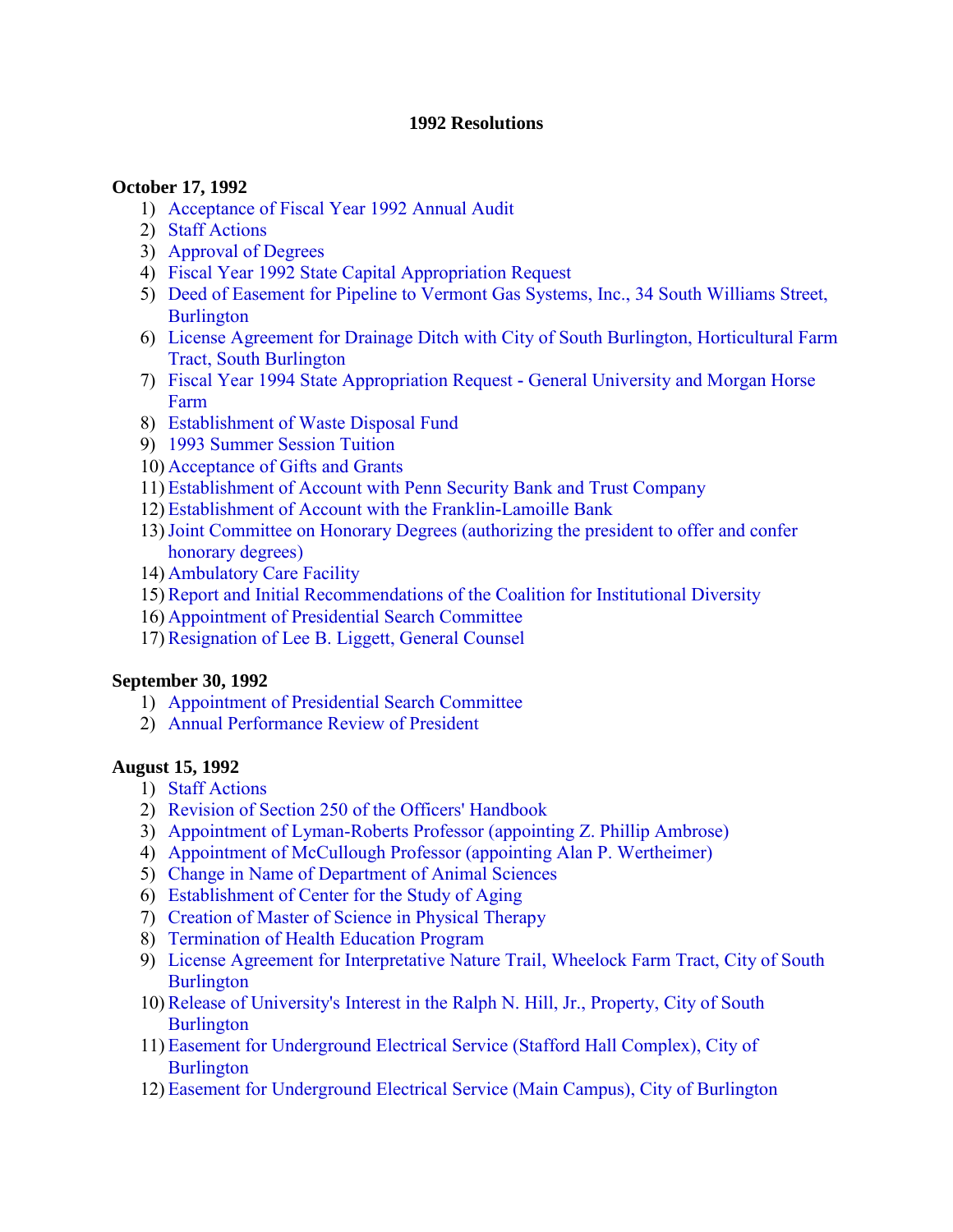- 13) [Easements for Underground Utility Service \(Centennial Court\)](#page-13-0)
- 14) [Easements for Underground Utility Service \(South Prospect Street Housing Project\)](#page-13-0)
- 15) [Sale of Anne Barrett Gift, Town of Randolph](#page-14-0)
- 16) [Siting of Ambulatory Care Facility](#page-14-0)
- 17) [Authorization for Approval, Execution, and Delivery of a Fifth Supplemental Indenture](#page-15-0)
- 18) [Acceptance of Gifts and Grants](#page-17-0)
- 19) [Establishment of Account with Vermont Federal Bank](#page-17-0)
- 20) [Establishment of Account with Bank of Vermont](#page-17-0)
- 21) [Signatory Authority, University of Vermont and State Agricultural College Housing,](#page-18-0) Dining, and Student Services Facilities System Bonds of 1973, Series A
- 22) [Authorization of President to Award Honorary Degrees at Commencement](#page-18-0)
- 23) [1984 Telecommunication Bond Issue](#page-18-0)

# **June 12, 1992**

1) [Maine Regional Compact Student Tuition, FY 1993](#page-20-0) 

# **May 2, 1992**

- 1) [Establishment of Account with Merrill Lynch/Neuberger and Berman](#page-21-0)
- 2) [Staff Actions](#page-21-0)
- 3) [Authorization for President to Award Degrees at Commencement](#page-21-0)
- 4) [Amendment of October 1972 Degree List](#page-21-0)
- 5) [Appointment of Corse Professor](#page-21-0)
- 6) [Parking Permit Fees](#page-22-0)
- 7) [Parking and Traffic Fines](#page-23-0)
- 8) [Student Transportation Fee](#page-23-0)
- 9) [Police Services Legislation](#page-23-0)
- 10) [Exchange of Easements and Rights-of-Way Between the University, Hospitality Inns,](#page-24-0) Inc., and Evangeline S. Deslauriers, 870 Williston Road, City of South Burlington
- 11) [License Agreement for Drainage Ditch with City of South Burlington, Wheelock Farm](#page-24-0) Tract, City of South Burlington
- 12) Easement for Above**-**[Ground Switchgear and Conduit to City of Burlington \(Rowell and](#page-25-0) Given Buildings to Marsh Life Science Building)
- 13) [Housing Projects on East Avenue and South Prospect Street](#page-25-0)
- 14) [Fiscal Year 1993 Budget Premises: General University](#page-26-0)
- 15) [Fiscal Year 1993 Operating Budget: Morgan Horse Farm](#page-26-0)
- 16) [Tuition and Overseas Program Charges for Fiscal Year 1993](#page-26-0)
- 17) [Fees for Fiscal Year 1993](#page-26-0)
- 18) [Disability Insurance Fee for Medical Students](#page-27-0)
- 19)[Room and Meal Plan Rates, Fiscal Year 1993](#page-27-0)
- 20)[Replacement of Marsh Life Science Building Ventilation System](#page-27-0)
- 21)[Construction of Environmental Safety Facility](#page-27-0)
- 22) [Acceptance of Gifts and Grants](#page-27-0)
- 23)[Retirement of Denis L. Lambert](#page-27-0)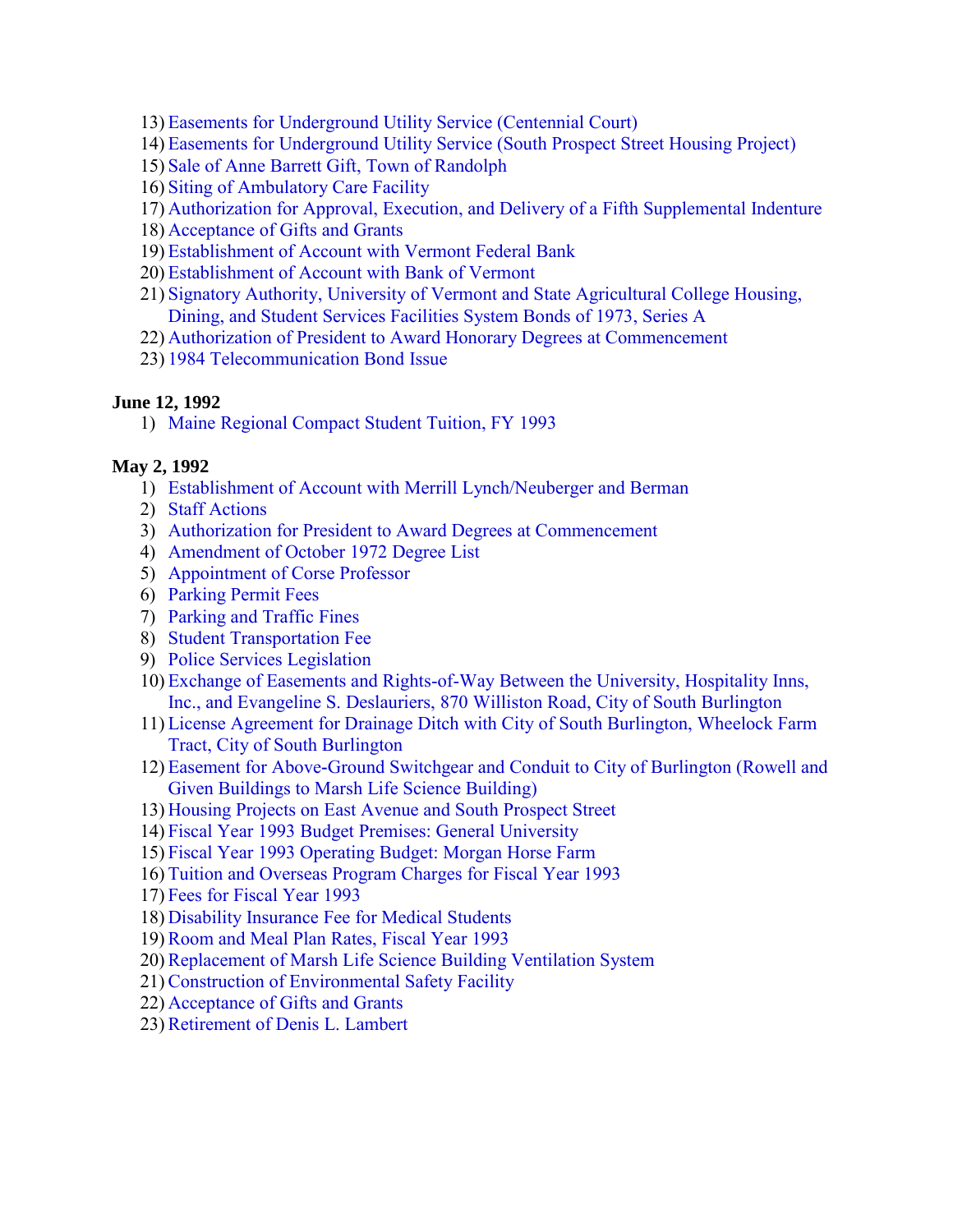### **February 8, 1992**

- 1) [Proxy Voting, Tobacco Products](#page-29-0)
- 2) [License Agreement for Underground Conduit System, New England Telephone and](#page-29-0) Telegraph
- 3) [Authorization for Negotiations for Purchase of Property](#page-30-0)
- 4) [Deed of Easement for Pipeline to Vermont Gas Systems, Inc./Stafford Hall and](#page-30-0)  Agricultural Engineering Building
- 5) [Galvin Gift, Town of Barnard](#page-31-0)
- 6) [Conservation Easement to Conservation Group/Centennial Woods](#page-31-0)
- 7) [Deed of Easement to City of South Burlington/Wheelock Farm](#page-32-0)
- 8) [Staff Actions](#page-32-0)
- 9) [Revision of Section 270 of the Officer's Handbook](#page-32-0)
- 10) [Amendment of Faculty Senate Constitution and Bylaws](#page-32-0)
- 11) [Authorization for President to Award Degrees in March](#page-33-0)
- 12) [Establishment of Ph.D. Program in Mathematics](#page-33-0)
- 13) [Establishment of Ph.D. Program in Civil Engineering](#page-33-0)
- 14) [Alumni Association Representation on New Planning Commission](#page-33-0)
- 15) [Establishment of Line of Credit for Energy Projects](#page-34-0)
- 16) [Acceptance of Gifts and Grants](#page-34-0)
- 17) [Presidential Search](#page-34-0)
- 18) [Signatory Authority, Endowment Funds](#page-34-0)
- 19) [Signatory Authority/Charitable Trusts](#page-35-0)
- 20) [Signatory Authority/UVM Pooled Income Fund](#page-35-0)
- 21) [Signatory Authority, Purchase/Order Checks](#page-35-0)
- 22) [Signatory Authority, Sale of Securiti](#page-36-0)es
- 23) [Establishment of Account with the Howard Bank](#page-36-0)
- 24)[Report of Joint Committee on Honorary Degrees](#page-37-0)
- 25)[Retiring Trustees](#page-37-0)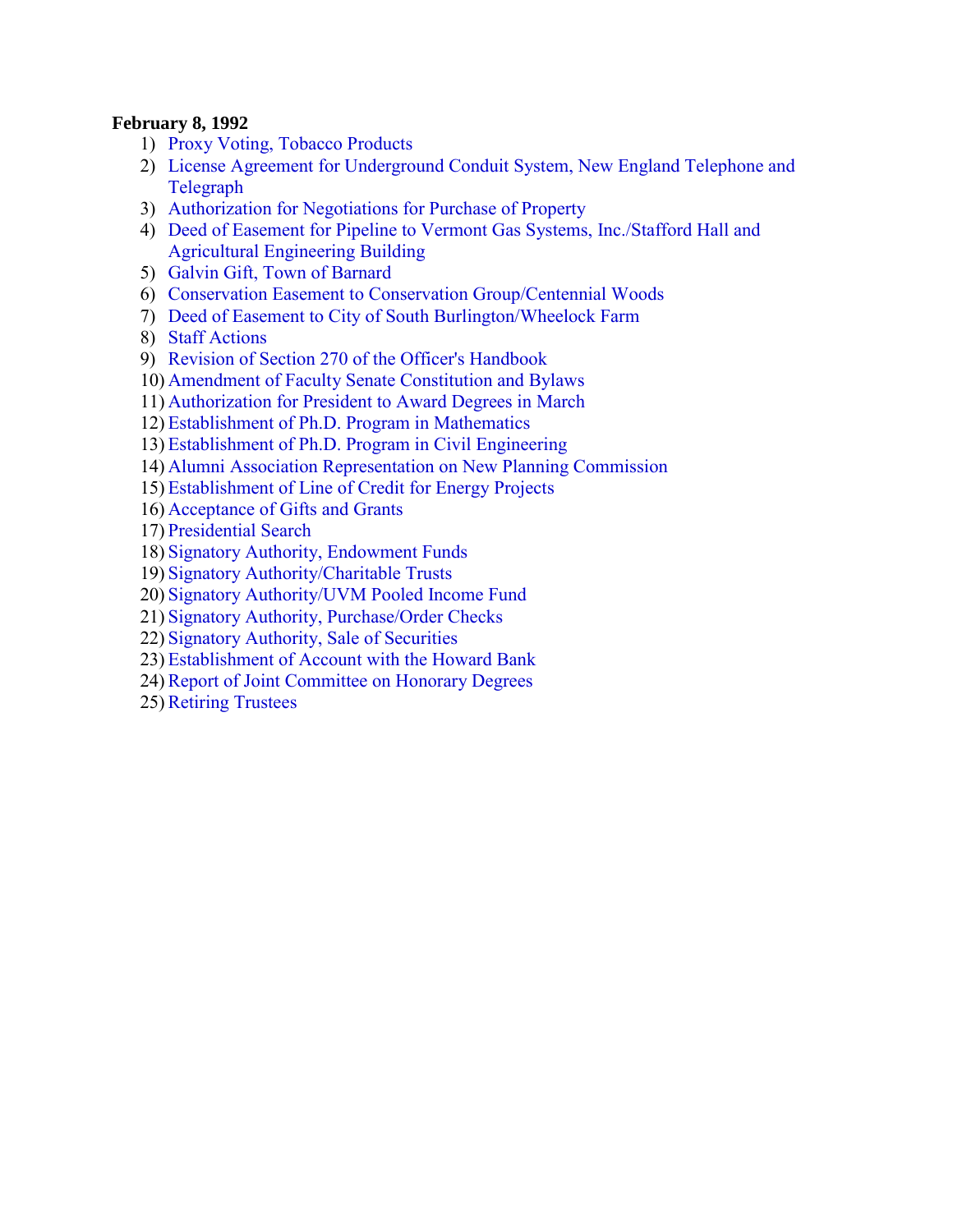### **RESOLUTIONS PRESENTED TO THE BOARD OF TRUSTEES**

### **October 17, 1992**

### <span id="page-3-0"></span>**AUDIT COMMITTEE**

#### **Acceptance of Fiscal Year 1992 Annual Audit**

WHEREAS, the books and accounts of the University of Vermont and State Agricultural College for the fiscal year ended June 30, 1992, have been audited by Coopers and Lybrand, Certified Public Accountants, under the supervision of the Auditor of Accounts, State of Vermont, and the report of such audit published in detail in accordance with 16, V.S.A., Section 2281 (a);

BE IT RESOLVED, that in accordance with authorization contained in the Bylaws, the Board of Trustees hereby accepts such audit in lieu of the annual audit, and that the same be considered as the report of the Audit Committee.

### **EDUCATIONAL POLICY COMMITTEE**

#### **Staff Actions**

RESOLVED, that the Board of Trustees receives the list of staff actions and approves leaves of absence noted on pages 10-11 of the staff action list.

#### **Approval of Degrees**

RESOLVED, that the Board of Trustees approves the awarding of degrees to those students who have completed degree requirements and who have been recommended by their respective deans and approved by the Faculty Senate.

#### **BUILDINGS AND GROUNDS COMMITTEE**

#### **Fiscal Year 1992 State Capital Appropriation Request**

RESOLVED, that the Interim President, or successor, be and hereby is authorized to request from the Governor and Legislature of the State of Vermont the amount of \$4,125,000 for Fiscal Year 1994 for the following capital expenditures (in priority order):

| 1. Addition to Library Storage Facility     | \$3,000,000 |
|---------------------------------------------|-------------|
| plus Waterman Archives Renovation           |             |
| 2. Americans with Disabilities Act Building | 375,000     |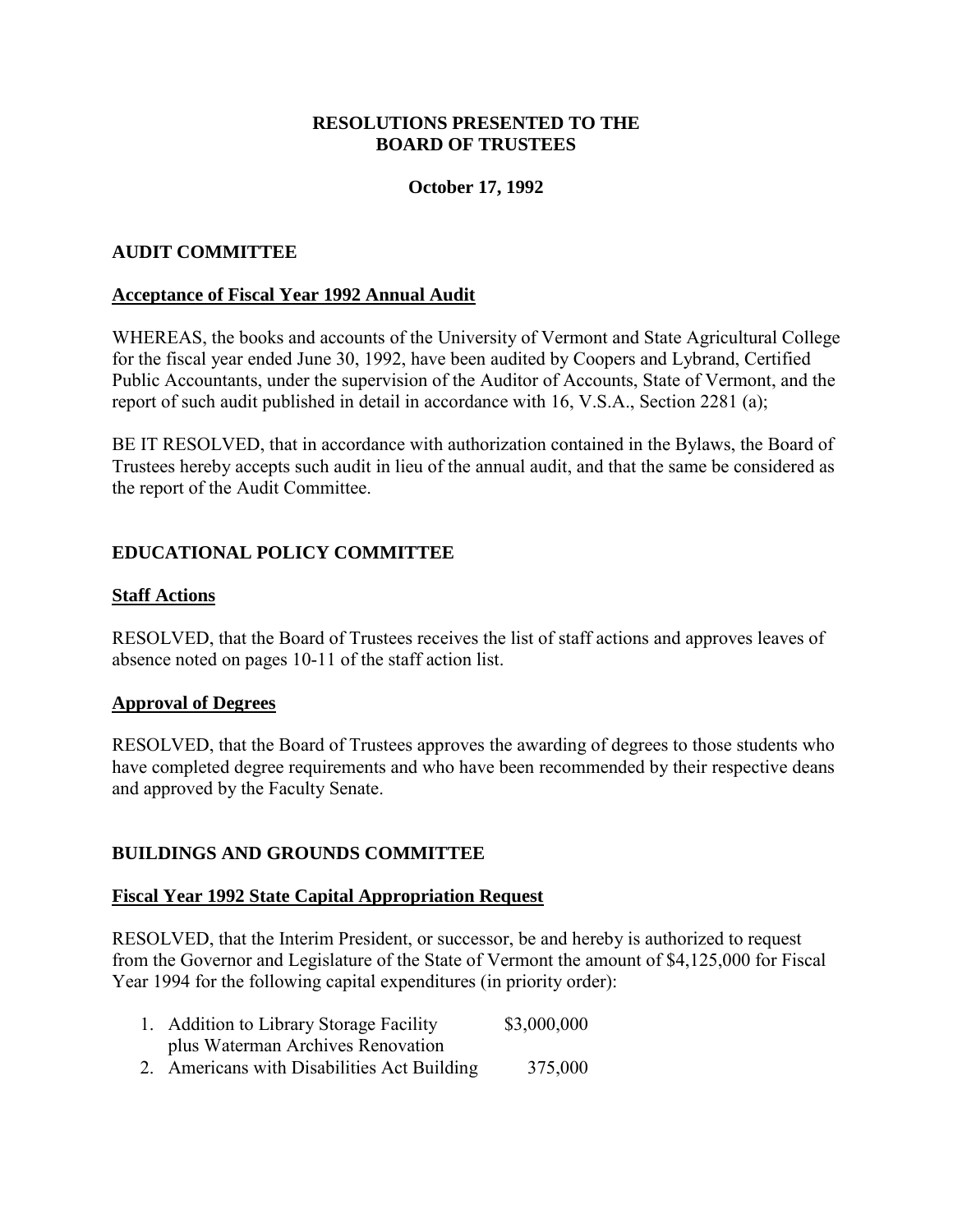Upgrades (Phase I)

<span id="page-4-0"></span>3. Williams Science Building Exterior 750,000 Rehabilitation

Total \$4,125,000

## **Deed of Easement for Pipeline to Vermont Gas Systems. Inc., 34 South Williams Street Burlington**

WHEREAS, the University is the owner of property in Burlington, which is located at 34 South Williams Street; and

WHEREAS, the University desires and is willing to have Vermont Gas Systems supply gas to its property at 34 South Williams Street; and

WHEREAS, the University is willing to grant a Deed of Easement for a ten-foot-wide pipeline to Vermont Gas Systems, Inc., for the installation, operation, and maintenance of the gas line;

THEREFORE, BE IT RESOLVED, that the Board of Trustees hereby authorizes the Interim President or Interim Vice President for Administration, or their successors, to grant a Deed of Easement for Pipeline to Vermont Gas Systems, Inc., and to execute any and all instruments necessary to accomplish that purpose and, further, that any officer of this corporation is hereby authorized to certify this resolution to whom it may concern.

BE IT FURTHER RESOLVED, that the Secretary or Assistant Secretary will provide certificates of incumbency, as required, showing the names and signatures of those persons appointed to any of the positions heretofore mentioned.

# **License Agreement for Drainage Ditch with City of South Burlington, Horticultural Farm Tract, South Burlington**

WHEREAS, the University is the owner of property in South Burlington, on which is located its Horticultural Farm Tract; and

WHEREAS, the City of South Burlington desires to establish and maintain a drainage ditch on University property along the Horticultural Farm's northern property line abutting City of South Burlington parkland in order to control the flow of surface water from both the University and City of South Burlington property; and

WHEREAS, the University is willing to grant a license to the City of South Burlington for the construction and maintenance of a drainage ditch not to exceed 30 feet in width;

THEREFORE, BE IT RESOLVED, that the Board of Trustees hereby authorizes the Interim President or Interim Vice President for Administration, or their successors, to grant a license to the City of South Burlington and to execute any and all instruments necessary to accomplish that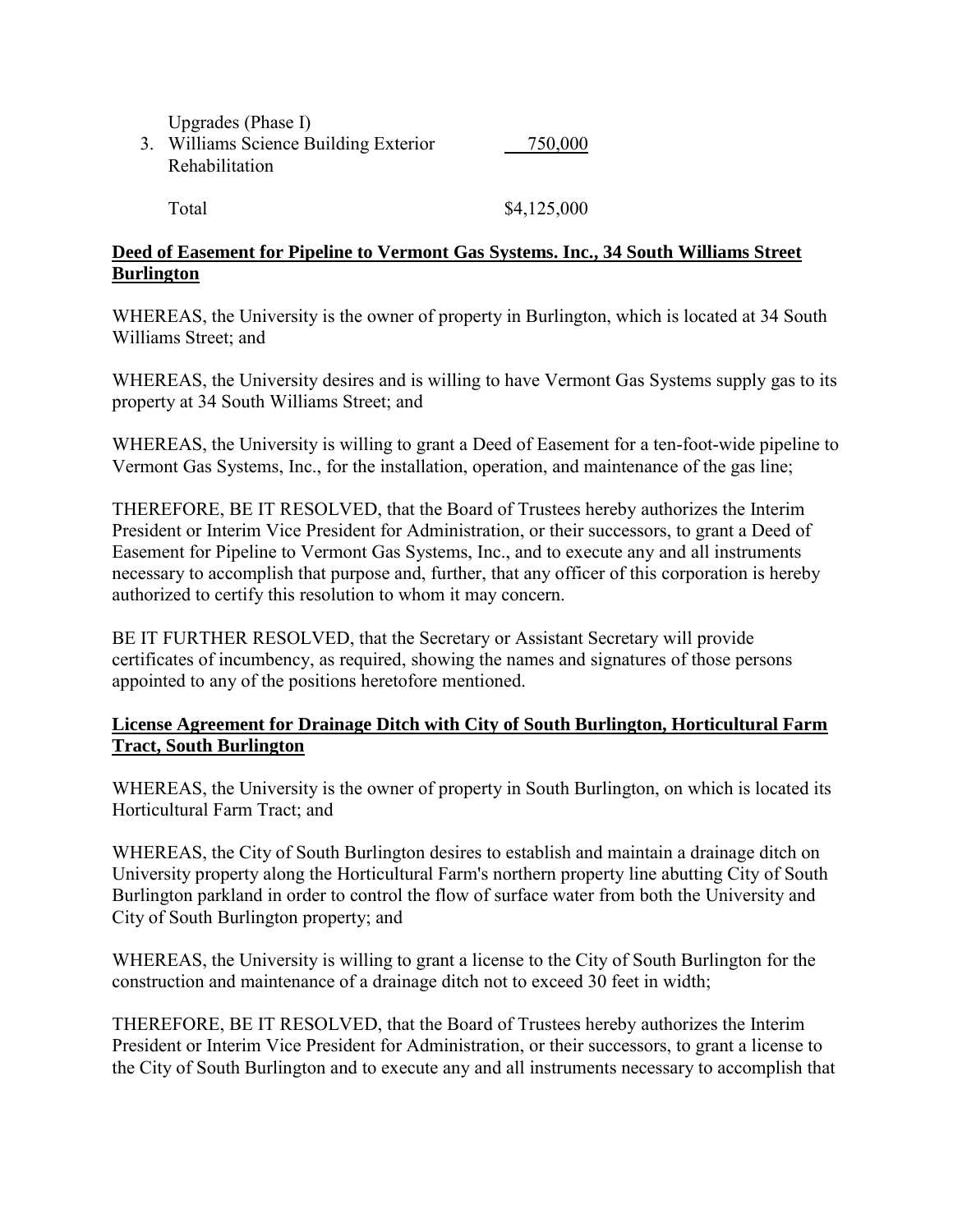<span id="page-5-0"></span>purpose and, further, that any officer of this corporation is hereby authorized to certify this resolution to whom it may concern.

BE IT FURTHER RESOLVED, that the Secretary or Assistant Secretary will provide certificates of incumbency, as required, showing the names and signatures of those persons appointed to any of the positions heretofore mentioned.

# **FINANCE AND BUDGET COMMITTEE**

# **Fiscal Year 1994 State Appropriation Request - General University and Morgan Horse Farm**

RESOLVED, that the Interim President, or successor, be and hereby is authorized to request from the Governor and the Legislature of the State of Vermont an appropriation for general operations of The University of Vermont in the amount of \$26,647,000 for Fiscal Year 1994.

BE IT FURTHER RESOLVED, that the Interim President, or successor, be and hereby is authorized to request an appropriation for general operations of the Morgan Horse Farm of \$10,941 for Fiscal Year 1994.

# **Establishment of Waste Disposal Fund**

WHEREAS, The University of Vermont is required to comply with federal regulations concerning creating a financial assurance reserve for waste disposal;

BE IT RESOLVED, that the Treasurer is authorized to create a "Financial Assurance for Waste Disposal Fund" and to designate and separately invest \$750,000 of the current unrestricted fund balance (Working Capital Fund) for this purpose.

## **1993 Summer Session Tuition**

RESOLVED, that the Board of Trustees hereby approves a tuition increase for the Summer Session from \$160 to \$190 per credit hour for in-state students and \$350 to \$398 per credit hour for out-of-state students, the increases to become effective with the 1993 Summer Session.

## **Acceptance of Gifts and Grants**

RESOLVED, that the Board of Trustees hereby accepts gifts in the amount of \$918,230.55 for the period July 1 through August 31, 1992, and grants/contracts in the amount of \$11,358,563 for the period July 1 through September 15, 1992.

# **Establishment of Account with Penn Security Bank and Trust Company**

RESOLVED, that in connection with an agreement between The University of Vermont and the Penn Security Bank and Trust Company, whereby that banking institution will serve as the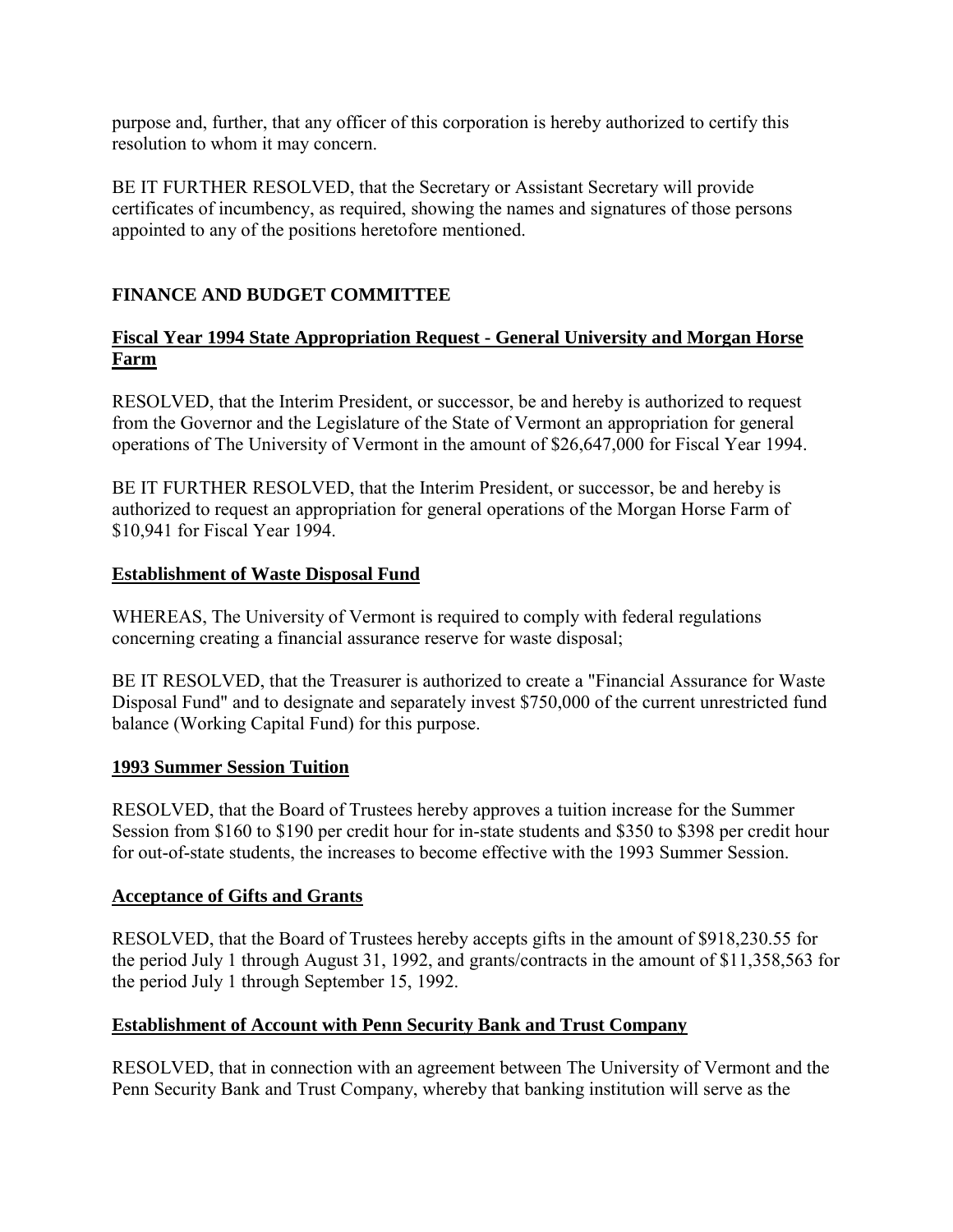<span id="page-6-0"></span>University's vendor for credit card collections, the Treasurer is authorized to open a money market bank account with the Penn Security Bank and Trust Company and that the Assistant Vice President for Financial and Personnel Services, Treasurer, or Assistant Treasurer may be signators on that account.

# **FULL BOARD**

## **Establishment of Account with the Franklin-Lamoille Bank**

RESOLVED, that the Treasurer is authorized to open a bank account with the Franklin-Lamoille Bank for the purposes facilitating off-campus deposits by the University Extension System in the general area of St. Albans and that the Assistant Vice President for Financial and Personnel Services, Treasurer, or Assistant Treasurer may be signators on that account.

### **Joint Committee on Honorary Degrees**

RESOLVED, that the President be and hereby is authorized to offer and confer honorary degrees at the 1993 Commencement to those individuals recommended by the Joint Committee on Honorary Degrees.

### **Ambulatory Care Facility**

WHEREAS, there is a clear and recognized need to maintain and improve out-patient facilities to provide a comprehensive and integrated system of health care to Vermonters and others; and

WHEREAS, for such purpose the Medical Center Hospital of Vermont (MCHV), University Health Center (UHC) and the University of Vermont and State Agricultural College (UVM) are exploring the feasibility and design of an ambulatory care facility ("The Facility"); and

WHEREAS, UVM, by participating as a partner in this collaborative process will advance its educational mission by enhancing its inter-related capabilities with reference to service, teaching and research;

## THEREFORE, BE IT RESOLVED THAT:

- 1) The UVM administration is authorized and requested to continue to participate as necessary and appropriate in evaluating the feasibility of The Facility in light of all pertinent factors;
- 2) In its evaluation of feasibility, the UVM administration shall be governed by the following planning principles:
	- a) That UVM sustain no capital costs in connection with the construction and operation of The Facility;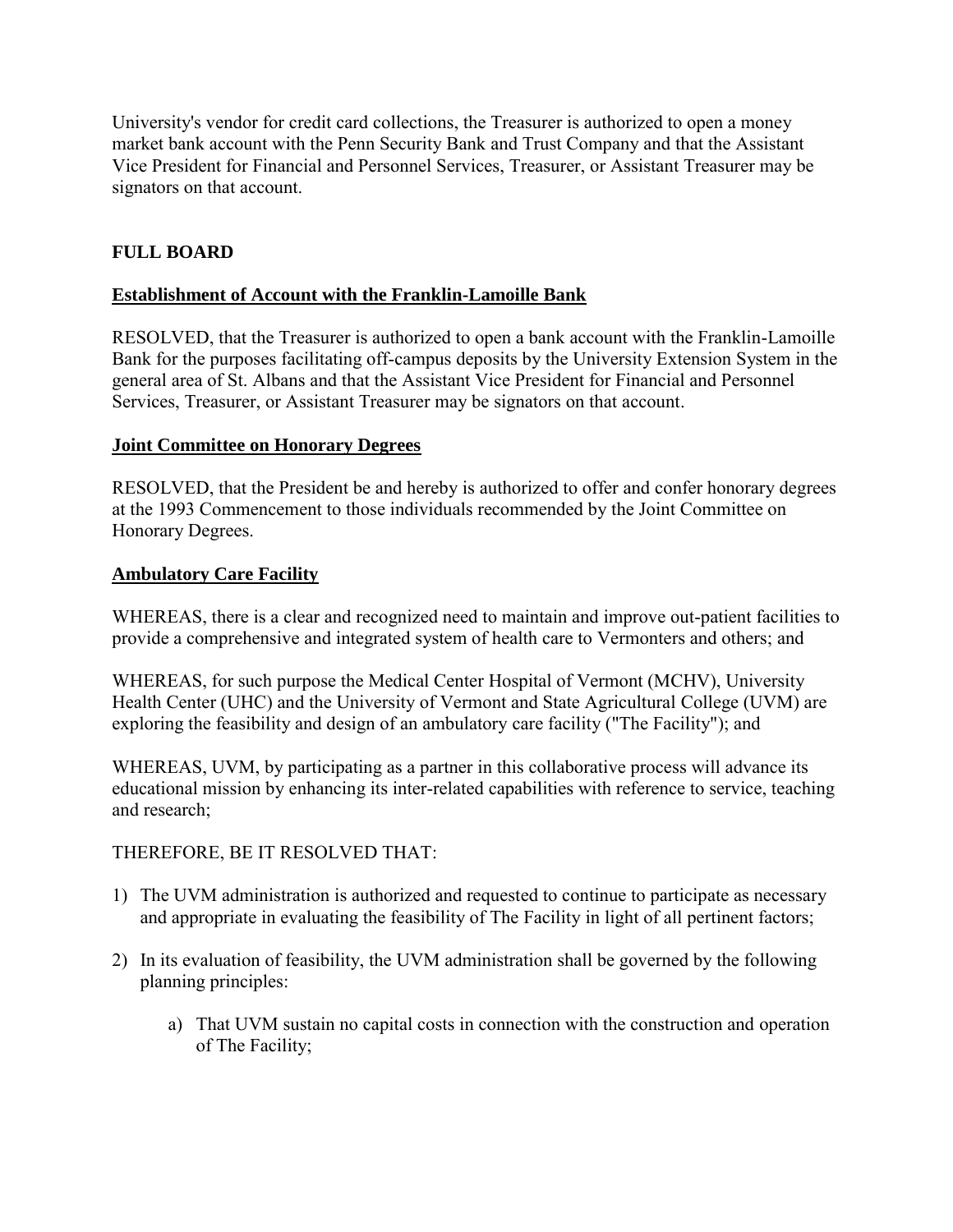- <span id="page-7-0"></span>b) That UVM sustain no operating costs additional to those associated with the existing functions in connection with the operation of The Facility;
- c) That the cost of displacement of existing activities at the site selected for the Facility, and overall implementation of the project, be evaluated by UVM on an ongoing basis and assessed as appropriated in light of budgetary constraints and resources;
- 3) Assuming the feasibility of the project in light of the above-specified considerations and planning principles, UVM agrees to make available the site deemed most appropriate by the Ad Hoc Trustee Committee on The Facility, to wit, the "Hill site", south of the Given Medical Building and west of East Avenue, upon such terms and conditions as may be negotiated by the parties.

# **Report and Initial Recommendations of the Coalition for Institutional Diversity**

RESOLVED, that the Board of Trustees receives the Report and Initial Recommendations of The University of Vermont Coalition for Institutional Diversity, and gratefully acknowledges the extensive work and dedication of the Coalition in preparing this important document.

## **Appointment of Presidential Search Committee**

RESOLVED, that the Chair of the Board of Trustees be authorized:

- 1) To appoint a Search Committee for President in accordance with Section 143 of the Officers' Handbook and to convene the Search Committee by November 16, 1992, if possible; and
- 2) To charge the Search Committee with reviewing the criteria for the President as presented by the Board and to advise the Board, through its Executive Committee, of its recommendations regarding these criteria; and
- 3) To charge the Search Committee to review options for the search process, including: (a) waiver of external and internal recruitment for the purpose of appointing the incumbent Interim President as President, following due consideration of the candidate and all factors pertinent to this option; and (b) commencement of a national search; and to advise the Board, through its Executive Committee, of its recommendations regarding all options reviewed.

# **Resignation of Lee B. Liggett, General Counsel**

WHEREAS, Lee B. Liggett has served this University with great dedication since 1979; and

WHEREAS, he tirelessly assisted and scrupulously advised several Presidents and this Board of Trustees through countless complex and difficult challenges as General Counsel and Assistant Secretary to the Board; and

WHEREAS, his achievements and service have brought honor and distinction to himself and to this University; and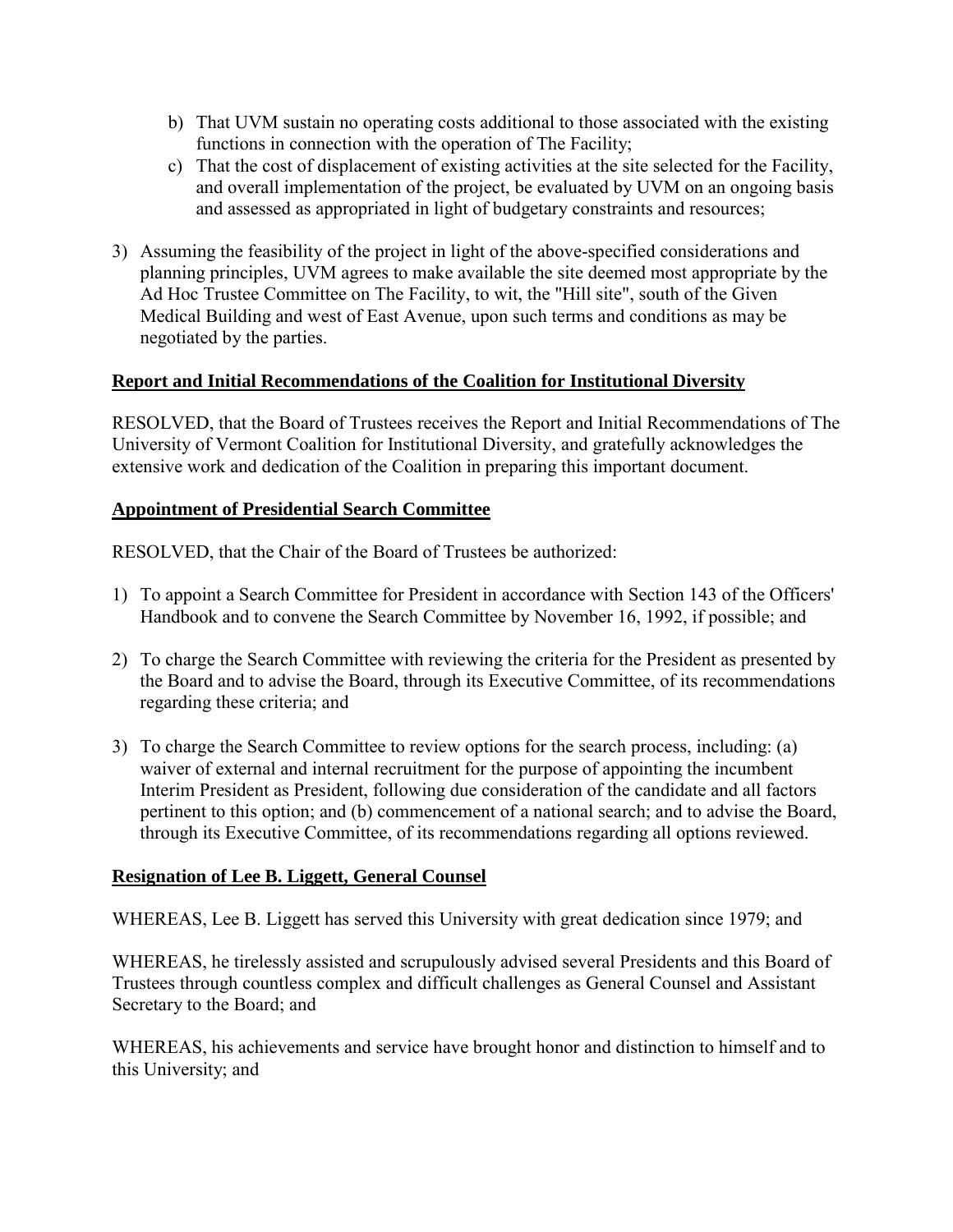WHEREAS, he will now apply his outstanding professional skills and impeccable ethical standards within the leadership team of the University of Houston system;

THEREFORE, BE IT RESOLVED, that this Board of Trustees expresses to Lee Liggett its indebtedness for his astute legal advice, its appreciation for the friendship he has shared with us, and its very best wishes for every success in his new professional role.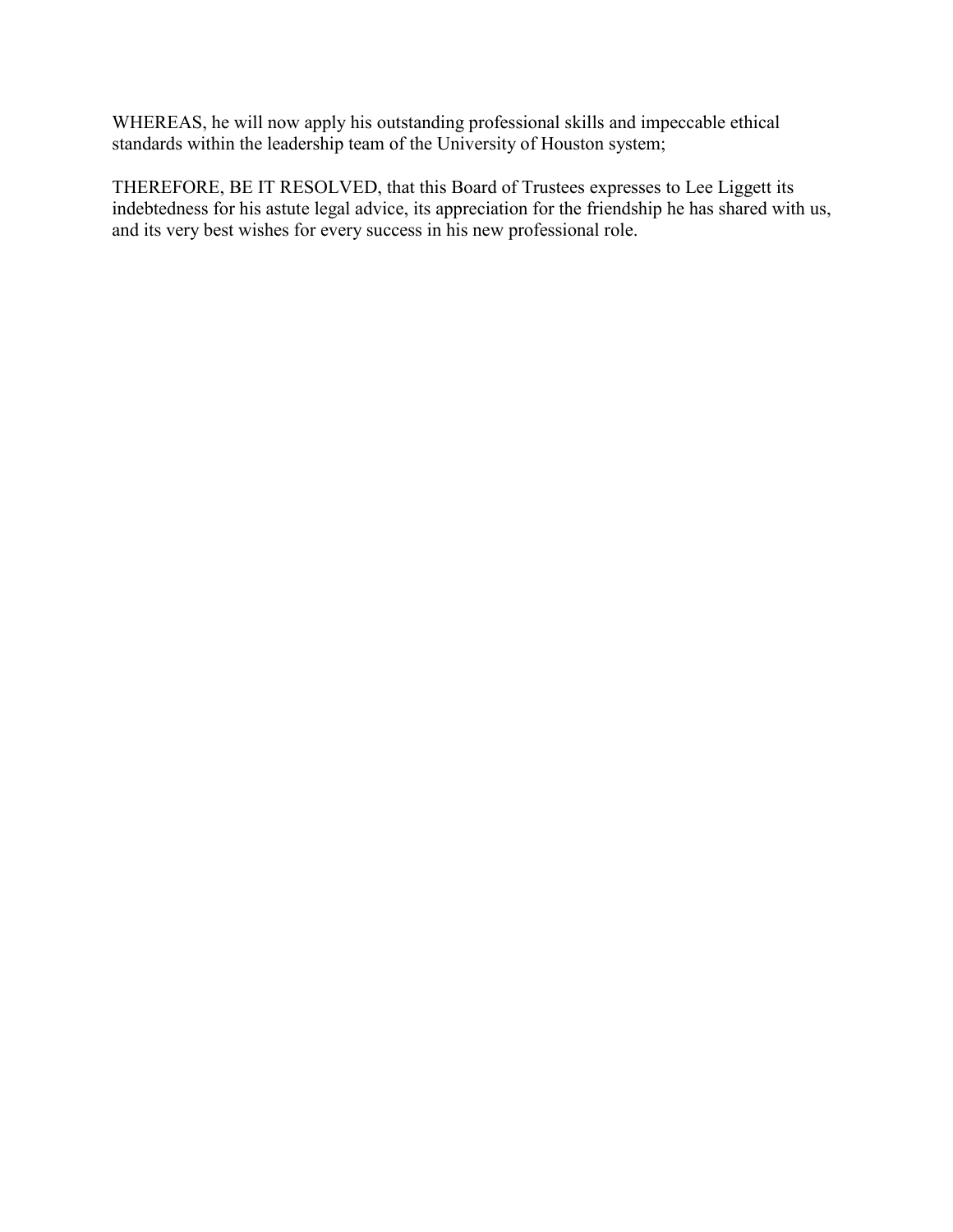# <span id="page-9-0"></span>**EXECUTIVE COMMITTEE**

### **September 30, 1992**

### **Appointment of Presidential Search Committee**

RESOLVED, that the Executive Committee recommends to the Board of Trustees: (1) that the Chair be authorized to appoint a Presidential Search Committee advisory to the Board in accordance with Section 143 of the Officers' Handbook and to convene the Search Committee by mid-November, if possible; (2) that the Search Committee be requested to consider the criteria for selection of the President as recommended by the Board and to advise the Board through the Executive Committee of its findings.

### **Annual Performance Review of President**

RESOLVED, that the Executive Committee recommends that the Board of Trustees direct the Chair to conduct a review of the performance of the President, on at least an annual basis, and to report on that review to the Board, usually at the February meeting of the Board, and further, that the Chair should seek the advice of the Executive Committee in performing the review.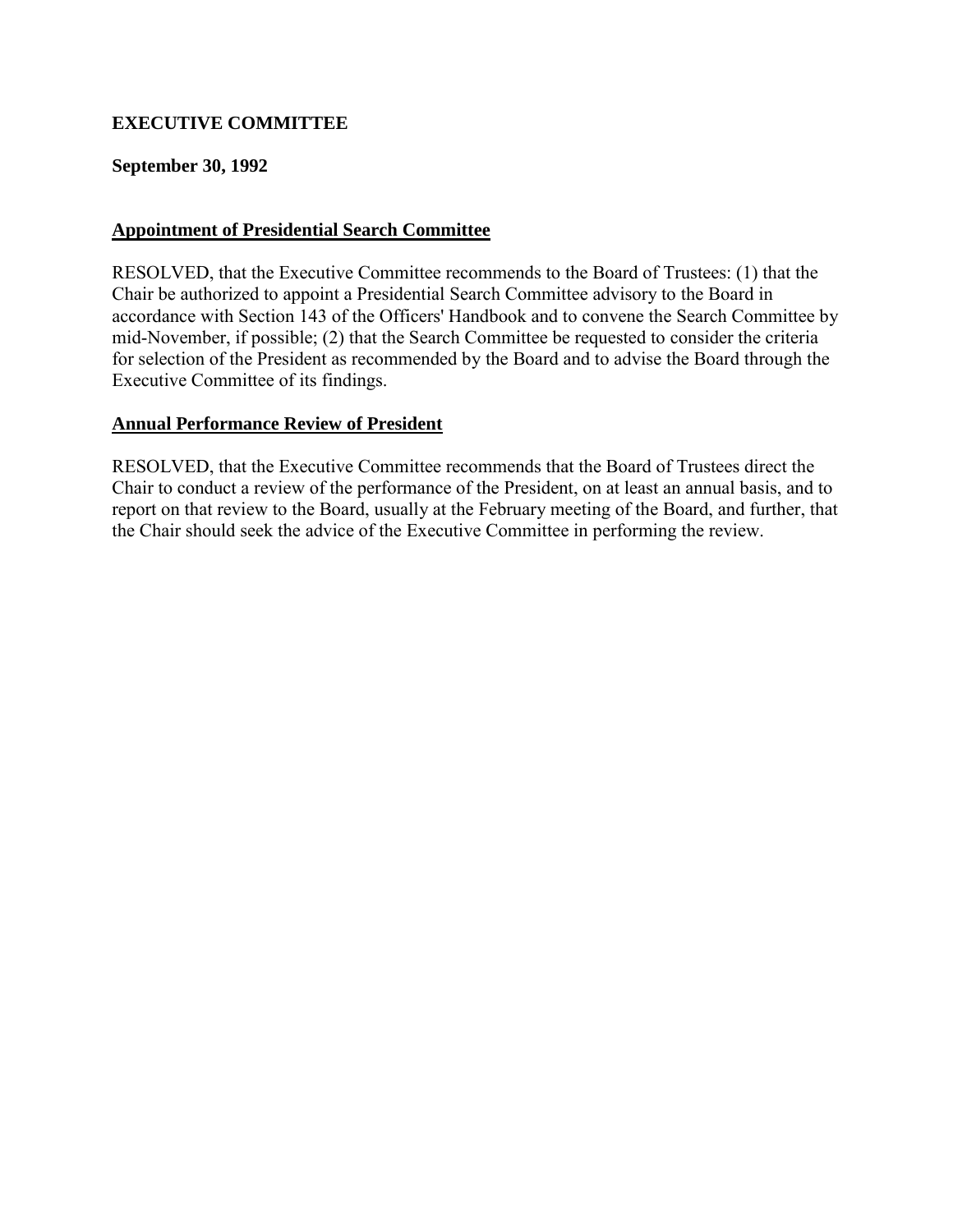## **RESOLUTIONS PRESENTED TO THE BOARD OF TRUSTEES**

## **August 15, 1992**

## <span id="page-10-0"></span>**EDUCATIONAL POLICY COMMITTEE**

### **Staff Actions**

RESOLVED, that the Board of Trustees receives the list of staff actions and approves leaves of absence noted on pages 11-12 of the staff action list.

### **Revision of Section 250 of the Officers' Handbook**

RESOLVED, that the Board of Trustees approves the revision of Section 250 (Retirement) of the Officers' Handbook as recommended by the Faculty Senate.

#### **Appointment of Lyman-Roberts Professor**

RESOLVED, that the Board of Trustees approves the appointment of Z. Philip Ambrose, Professor of Classics, as the Lyman-Roberts Professor of Classical Languages and Literature.

#### **Appointment of McCullough Professor**

RESOLVED, that the Board of Trustees approves the appointment of Alan P. Wertheimer, Professor of Political Science, as the McCullough Professor of Political Science.

#### **Change in Name of Department of Animal Sciences**

RESOLVED, that the Board of Trustees approves the change in the name of the Department of Animal Sciences in the College of Agriculture and Life Sciences to the Department of Animal and Food Sciences.

## **Establishment of Center for the Study of Aging**

RESOLVED, that the Board of Trustees approves the establishment of a Center for the Study of Aging in the School of Nursing beginning with the fall 1992 semester with the following conditions: (1) no increase in funding from the general fund; (2) self-supporting status at stage Phase II staffing and funding (five years) or reversion back to the Multidisciplinary Committee on Aging.

#### **Creation of Master of Science in Physical Therapy**

RESOLVED, that the Board of Trustees approves the creation of the degree Master of Science in Physical Therapy beginning with the fall 1992 semester.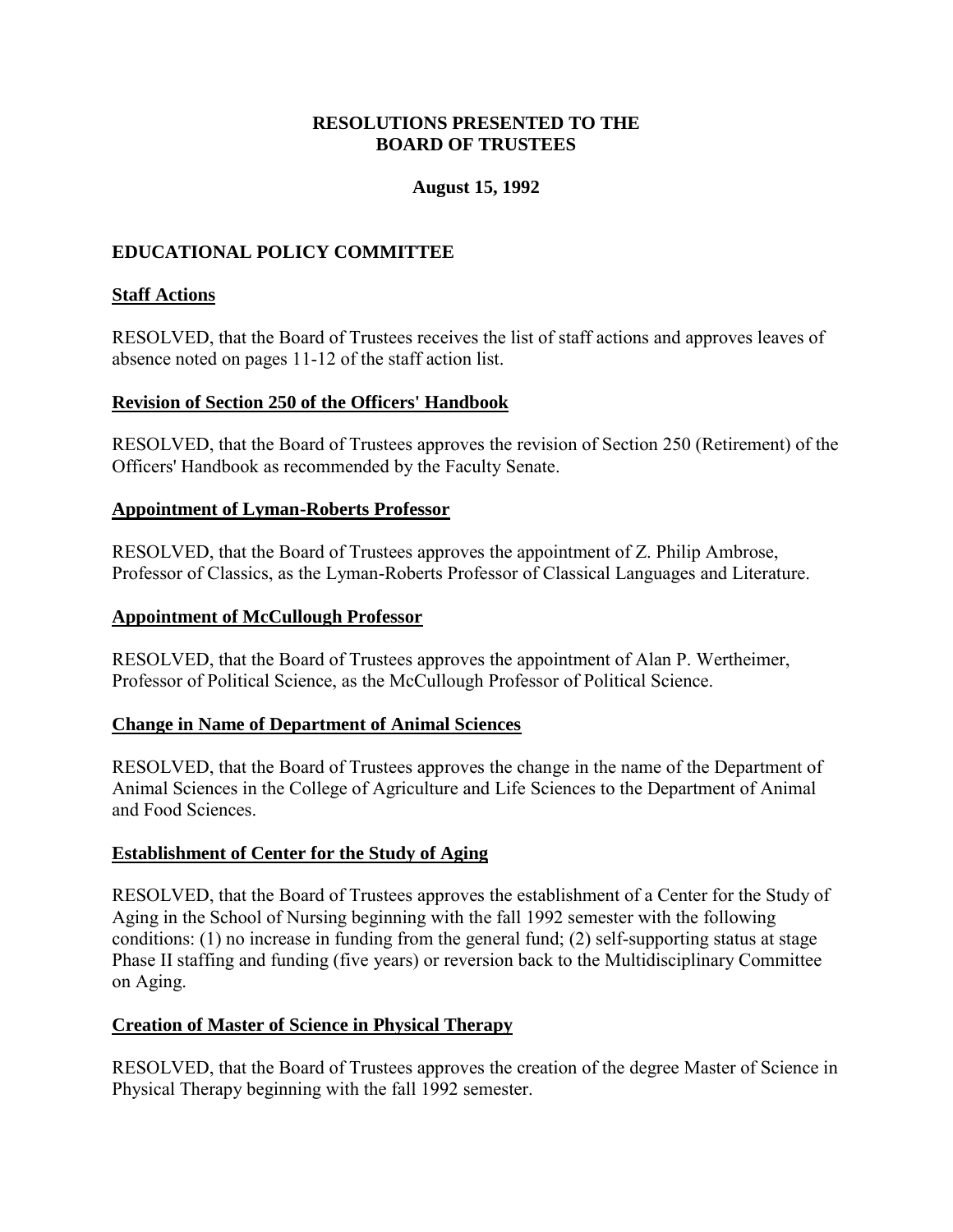## <span id="page-11-0"></span>**Termination of Health Education Program**

RESOLVED, that the Board of Trustees approves the termination of the Health Education Program in the College of Education and Social Services effective at the end of the fall 1992 semester.

# **BUILDINGS AND GROUNDS COMMITTEE**

# **License Agreement for Interpretative Nature Trail, Wheelock Farm Tract, City of South Burlington**

WHEREAS, the University is the owner of property in the City of South Burlington, on which is located its Wheelock Farm Tract; and

WHEREAS, the City of South Burlington desires to construct and maintain an interpretive nature trail footpath on the Wheelock Farm Tract for public use; and

WHEREAS, the University is willing to grant a License Agreement to the City of South Burlington for the construction and maintenance of the interpretive nature trail footpath;

THEREFORE, BE IT RESOLVED, that the Board of Trustees hereby authorizes the Interim President or Interim Vice President for Administration, or their successors, to grant a license to the City of South Burlington and to execute any and all instruments necessary to accomplish that purpose and, further that any officer of this corporation is hereby authorized to certify this resolution to whom it may concern.

BE IT FURTHER RESOLVED, that the Secretary or Assistant Secretary will provide certificates of incumbency as required showing the names and signatures of those persons appointed to any of the positions heretofore mentioned.

# **Release of University's Interest in the Ralph N. Hill, Jr., Property, City of South Burlington**

WHEREAS, the Shelburne Museum received a gift of property from Ralph N. Hill, Jr., by warranty deeds dated December 30, 1980, December 21, 1984, and March 18, 1985, located at Oakledge in the City of South Burlington; and

WHEREAS, an agreement accompanying the December 30, 1980, deed allows for the University to receive an interest in the property in the event that the Shelburne Museum decided to dispose of the property; and

WHEREAS, the Shelburne Museum has decided to dispose of the property; and

WHEREAS, the University has determined that it cannot use the property for the purposes related to the history, society, arts, letters, economy, sciences, and customs of the State of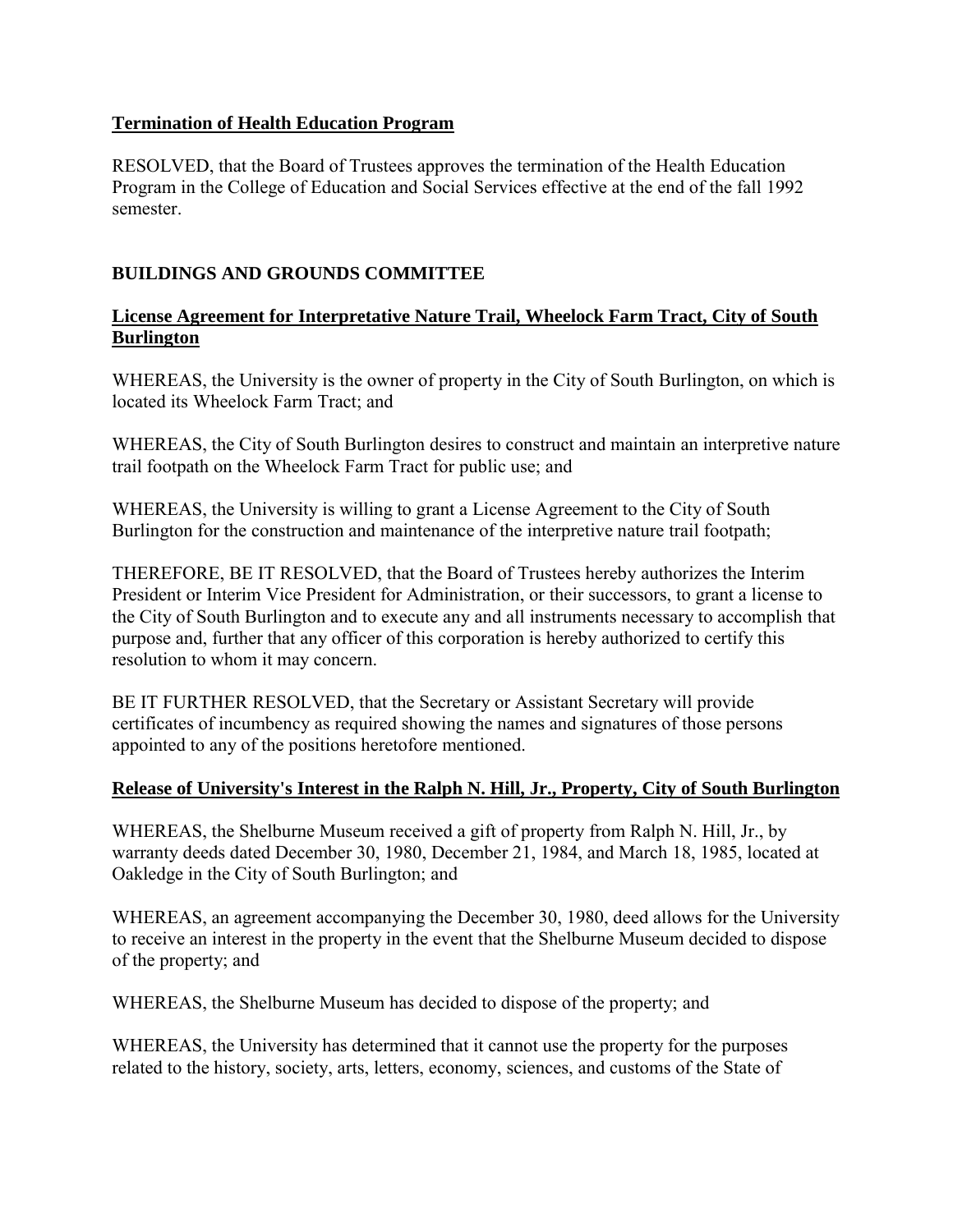<span id="page-12-0"></span>Vermont as stated in the agreement between Ralph N. Hill, Jr., and the Shelburne Museum, Inc., dated December 30, 1980;

THEREFORE, BE IT RESOLVED, that the Board of Trustees hereby authorizes the Interim President or Interim Vice President for Administration, or their successors, to release the University's interest in this property and to execute any and all instruments necessary to accomplish that purpose and, further, that any officer of this corporation is hereby authorized to certify this resolution to whom it may concern.

BE IT FURTHER RESOLVED, that the Secretary or Assistant Secretary will provide certificates of incumbency, as required, showing the names and signatures of those persons appointed to any of the positions heretofore mentioned.

# **Easement for Underground Electrical Service (Stafford Hall Complex), City of Burlington**

WHEREAS, the University is the owner of property located on its main campus on the northerly side of Main Street in the City of Burlington; and

WHEREAS, the University desires and is willing to grant an easement to the City of Burlington to allow the Burlington Electric Department to install underground electrical service and above ground transformers in order to supply electrical power to Stafford Hall Complex;

THEREFORE, BE IT RESOLVED, that the Board of Trustees hereby authorizes the Interim President or Interim Vice President for Administration, or their successors, to grant an easement to the City of Burlington and to execute any and all instruments necessary to accomplish that purpose and, further, that any officer of this corporation is hereby authorized to certify this resolution to whom it may concern.

BE IT FURTHER RESOLVED, that the Secretary or Assistant Secretary will provide certificates of incumbency, as required, showing the names and signatures of those persons appointed to any of the positions heretofore mentioned.

# **Easement for Underground Electrical Service (Main Campus), City of Burlington**

WHEREAS, the University is the owner of property located on its main campus on the northerly side of Main Street in the City of Burlington; and

WHEREAS, it appears that the University never formally granted an easement to the City of Burlington between 1957 and 1981 when the electrical lines were installed to supply power to the Given Medical Complex, the Hills Building, and the Marsh Life Science Building, extending the lines south to Carrigan Drive, to the Aiken Building, and to Terrill Hall; and

WHEREAS, the City of Burlington has requested such easements; and

WHEREAS, the University desires and is willing to grant easements to the City of Burlington for the installed underground electrical service, the above ground transformers and related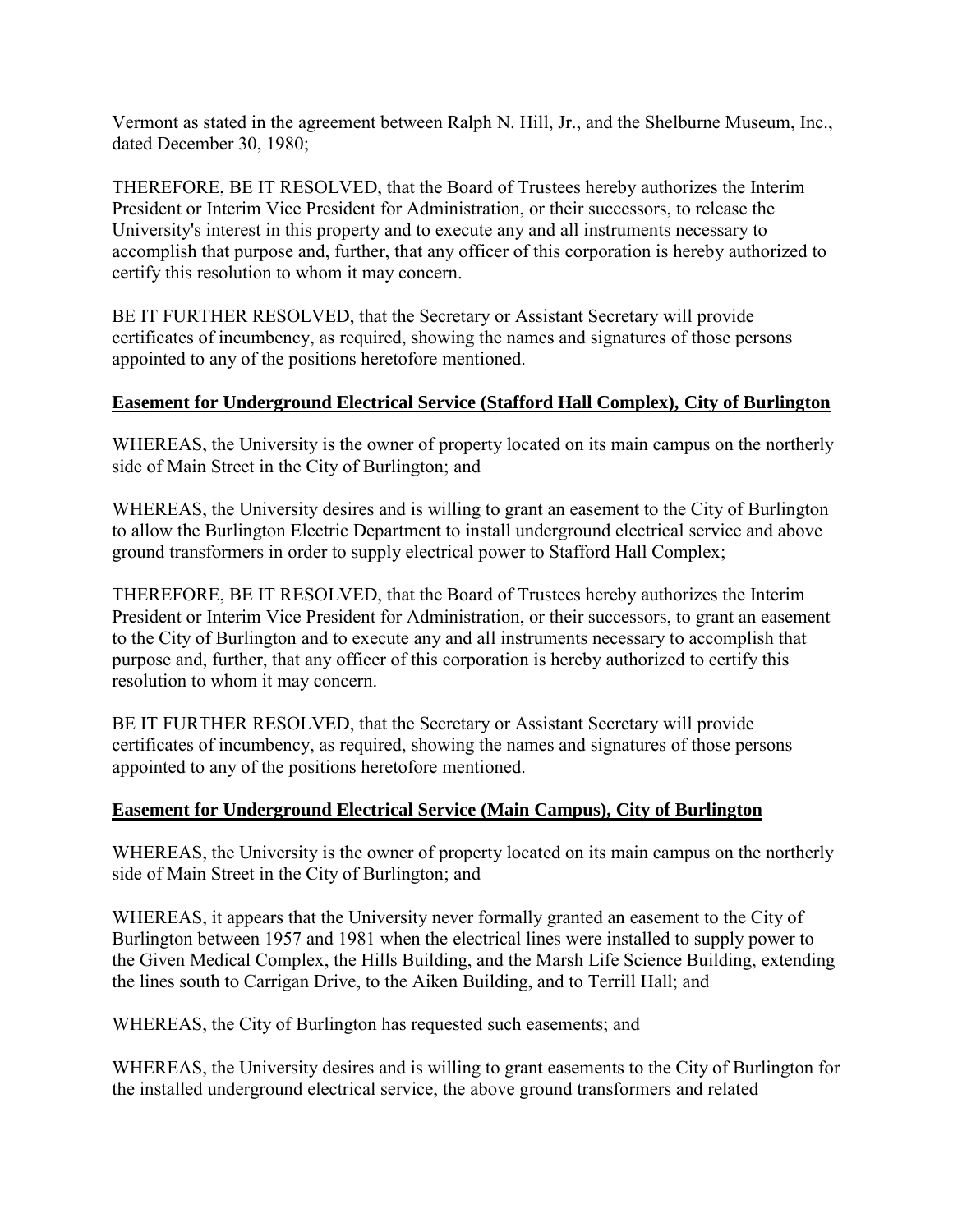<span id="page-13-0"></span>equipment that currently supply electrical power to the Given Medical Complex, the Hills Building, and the Marsh Life Science Building, extending the lines south to Carrigan Drive, to the Aiken Building, and to Terrill Hall;

THEREFORE, BE IT RESOLVED, that the Board of Trustees hereby authorizes the Interim President or Interim Vice President for Administration, or their successors, to grant an easement to the City of Burlington and to execute any and all instruments necessary to accomplish that purpose and, further, that any officer of this corporation is hereby authorized to certify this resolution to whom it may concern.

BE IT FURTHER RESOLVED, that the Secretary or Assistant Secretary will provide certificates of incumbency, as required, showing the names and signatures of those persons appointed to any of the positions heretofore mentioned.

# **Easements for Underground Utility Service (Centennial Court)**

WHEREAS, the University is the owner of property located on its main campus on the easterly side of East Avenue on the University's Minkel and Unsworth Tracts in the City of Burlington; and

WHEREAS, the University desires and is willing to grant easements to (a) the City of Burlington, for electric and water service; (b) Adelphia Cable Communications, for cable TV; (c) New England Telephone, for telephone service; and (d) Vermont Gas Systems, Inc., for gas service, all such utilities to serve the Centennial Court Housing Project;

THEREFORE, BE IT RESOLVED, that the Board of Trustees hereby authorizes the Interim President or Interim Vice President for Administration, or their successors, to grant the easements and to execute any and all instruments necessary to accomplish that purpose and, further, that any officer of this corporation is hereby authorized to certify this resolution to whom it may concern.

BE IT FURTHER RESOLVED, that the Secretary or Assistant Secretary will provide certificates of incumbency, as required, showing the names and signatures of those persons appointed to any of the positions heretofore mentioned.

## **Easements for Underground Utility Service (South Prospect Street Housing Project)**

WHEREAS, the University is the owner of property located on its main campus on the easterly side of South Prospect Street on the University's Buell Tract in the City of Burlington; and

WHEREAS, the University desires and is willing to grant easements to (a) the City of Burlington, for electric and water service; (b) Adelphia Cable Communications, for cable TV; (c) New England Telephone, for telephone service; and (d) Vermont Gas Systems, Inc., for gas service, all such utilities to serve the South Prospect Street Housing Project;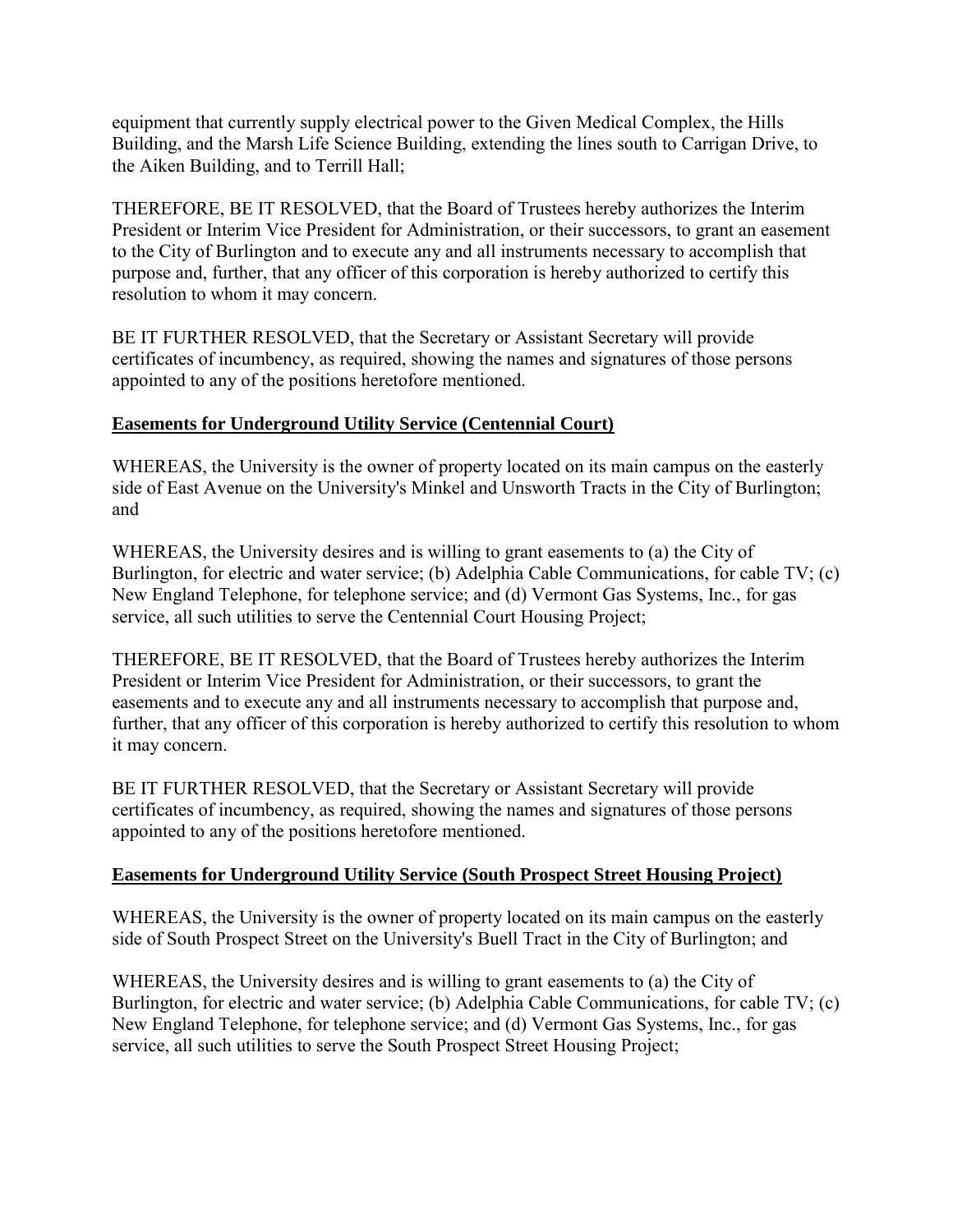<span id="page-14-0"></span>THEREFORE, BE IT RESOLVED, that the Board of Trustees hereby authorizes the Interim President or Interim Vice President for Administration, or their successors, to grant the easements and to execute any and all instruments necessary to accomplish that purpose and, further, that any officer of this corporation is hereby authorized to certify this resolution to whom it may concern.

BE IT FURTHER RESOLVED, that the Secretary or Assistant Secretary will provide certificates of incumbency, as required, showing the names and signatures of those persons appointed to any of the positions heretofore mentioned.

# **Sale of Anne Barrett Gift, Town of Randolph**

WHEREAS, the University has received a gift of real estate in the Town of Randolph, Vermont, containing one and one-half story house with attached and detached garages on approximately one acre of land located at 32 Elm Street in the Town of Randolph; and

WHEREAS, the University has no educational need for this property;

THEREFORE, BE IT RESOLVED, that the Board of Trustees hereby authorizes the Interim President or Interim Vice President for Administration, or their successors, to sell this property and to execute any and all instruments necessary to accomplish that purpose and, further, that any officer of this corporation is hereby authorized to certify this resolution to whom it may concern.

BE IT FURTHER RESOLVED, that the Secretary or Assistant Secretary will provide certificates of incumbency, as required, showing the names and signatures of those persons appointed to any of the positions heretofore mentioned.

## **Siting of Ambulatory Care Facility**

WHEREAS, The University of Vermont, as a member of the Academic Medical Center, has and continues to endorse an extended campus option for the ambulatory care portion of the Academic Medical Center; and

WHEREAS, the ad hoc Committee on Ambulatory Care Facility has evaluated three sites on the campus, including the DeGoesbriand Unit, the area to the north of the Sheraton, and the area to the west of East Avenue on the main campus; and

WHEREAS, the DeGoesbriand Unit for reasons of accessibility and disruption of service to the patients during construction was deemed to be an unacceptable location for the Ambulatory Care Facility; and

WHEREAS, the DeGoesbriand Unit can fulfill a major need for the University and others with alternative uses other than ambulatory care;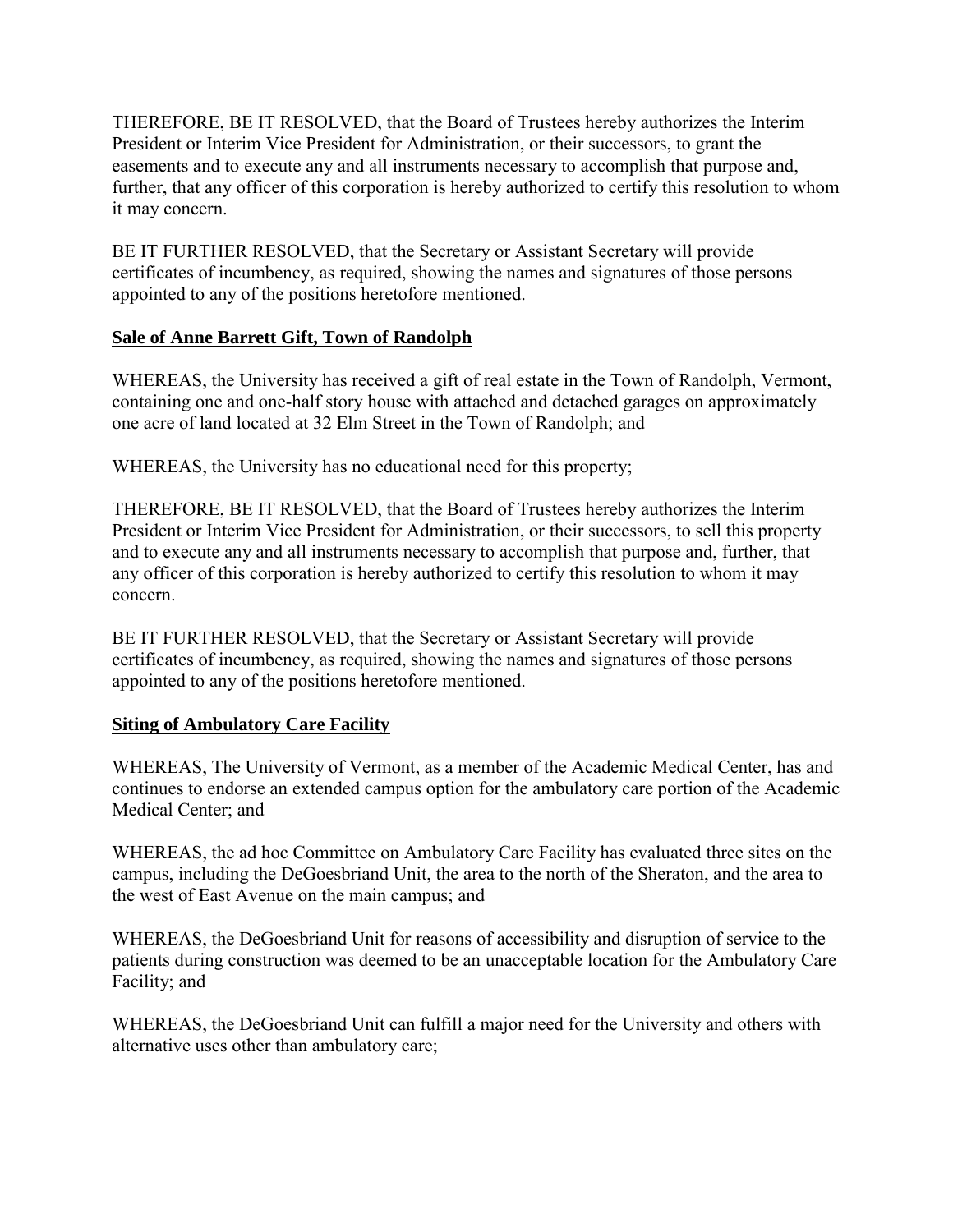<span id="page-15-0"></span>THEREFORE, BE IT RESOLVED, that the Board of Trustees instructs its ad hoc Committee on Ambulatory Care Facility to come to the Board's October meeting with a recommendation for the siting of a new ambulatory care facility on either the site to the north of the Sheraton or west of East Avenue on the main campus.

## **A Resolution of the Board of Trustees of the University of Vermont and State Agricultural College Authorizing the Approval, Execution, and Delivery of a Fifth Supplemental Indenture; and Providing for Certain Other Matters**

WHEREAS, The University of Vermont and State Agricultural College (the "University") is organized and existing as a public instrumentality of the State of Vermont under Act No. 83, approved November 9, 1865, as amended and supplemented by Act No. 67, approved February 21, 1917, Act No. 40, approved March 19, 1925, Act No. 66, approved March 16, 1955, and Act No. 49, approved April 20, 1977, of the Laws of Vermont (collectively, the "Act") and is governed by a Board of Trustees (the "Board"); and

WHEREAS, the University entered into a Trust Indenture dated as of July 1, 1966 (the "Indenture") with The Howard National Bank and Trust Company, the predecessor of The Howard Bank, N.A., as trustee (the "Trustee"), under which the University's Housing, Dining and Student Services Facilities System (the "System") was established and the System was combined into a single system for the purpose of operating and financing certain dining, dormitory and student services facilities then owned and thereafter acquired or constructed by the University; and

WHEREAS, pursuant to the Indenture, the University has freely given, granted, bargained, sold and released, conveyed, alienated, assigned, confirmed, transferred, mortgaged, warranted, pledged and set over unto the Trustee and its assigns forever: (i) certain real estate and premises, with all improvements and certain other property now or hereafter located thereon and therein, and Additional Facilities, as defined in the Indenture, that become part of the System when they are acquired or constructed pursuant to the provisions of the Indenture; and (ii) a first lien on and pledge of all Net Revenues, as defined in the Indenture, of the System; and

WHEREAS, the Board hereby determines that it is desirable and in the public interest to (i) release certain real estate and premises described in the Fifth Supplemental Indenture (hereinafter defined), with all improvements and certain other property now or hereafter located thereon and therein, from the purview of the Indenture, pursuant to Section 501 (a) of the Indenture and (ii) freely give, grant, bargain, sell and release, convey, alienate, assign, confirm, transfer, mortgage, warrant pledge and set over unto the Trustee and its assigns forever certain rights of way described in the Fifth Supplemental Indenture; and

WHEREAS, the University hereby determines that the estimated Net Revenues of the System for the next succeeding fiscal year following the release of the real estate and premises described above will not be less than 125% of the average annual Principal and Interest Requirements (as defined in the Indenture) for all Bonds (as defined in the Indenture) then outstanding; and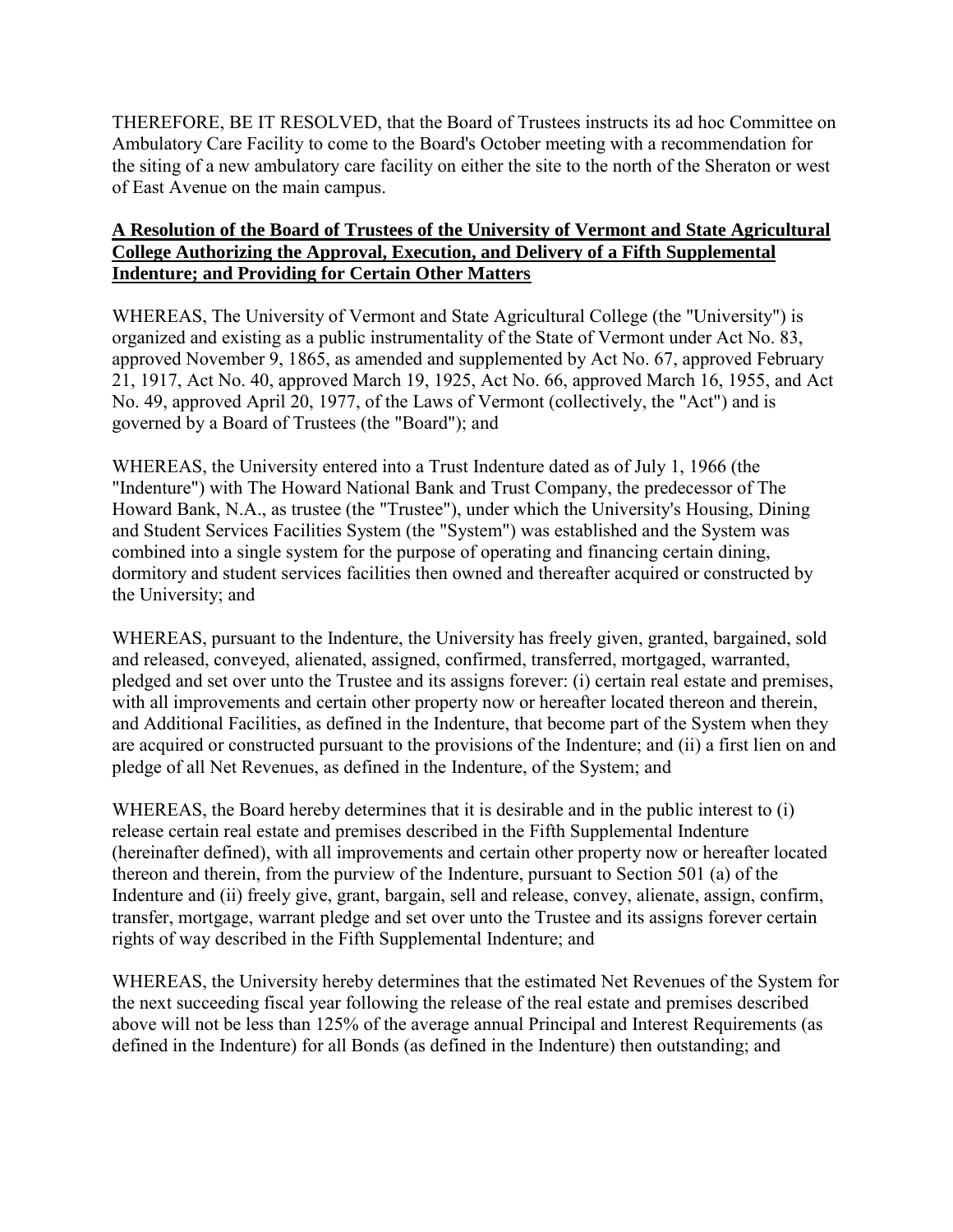WHEREAS, the University will amend and supplement the Indenture pursuant to the terms of a Fifth Supplemental Indenture dated as of September 1, 1992 (the "Fifth Supplemental Indenture") between the University and the Trustee; and

WHEREAS, copies of the form of the Fifth Supplemental Indenture have been filed with the University.

# NOW THEREFORE, BE IT RESOLVED BY THE BOARD OF TRUSTEES OF THE UNIVERSITY OF VERMONT AND STATE AGRICULTURAL COLLEGE AS FOLLOWS:

Section 1. Authorization of Fifth Supplemental Indenture. That the form and content of the Fifth Supplemental Indenture and the exhibits thereto be and the same hereby are in all respects approved and confirmed, and the Chairman or Vice Chairman and the Secretary or Assistant Secretary of the Board be and they hereby are authorized, empowered and directed to execute and deliver the Fifth Supplemental Indenture for and on behalf of the University, including necessary counterparts, in substantially the form and content presented to the Board, but with such changes, modifications, additions or deletions therein as shall to them seem necessary, desirable or appropriate, their execution thereof to constitute conclusive evidence of their approval of any and all such changes, modifications, additions or deletions therein, and that from and after the execution and delivery of the Fifth Supplemental Indenture, the Chairman or Vice Chairman and the Secretary or Assistant Secretary of the Board are hereby authorized, empowered and directed to do all such acts and things and to execute all such documents as may be necessary to carry out and comply with the provisions of the Fifth Supplemental Indenture as executed.

Section 2. Certificate to Trustee. The Interim President or a successor President of the University is hereby authorized to execute a certificate to the Trustee in order to evidence that the estimated Net Revenues of the System for the next succeeding fiscal year following the release of the real estate and premises described-above will not be less than 125% of the average annual Principal and Interest Requirements for all Bonds then outstanding.

Section 3. No Personal Liability. No stipulation, obligation or agreement herein contained or contained in the Fifth Supplemental Indenture shall be deemed to be a stipulation, obligation or agreement of any officer, agent or employee of the University in his or her individual capacity.

Section 4. Actions of Officers. The officers of the Board and of the University are hereby authorized, empowered and directed to do any and all other acts and to execute any and all other documents, which they, in their discretion, deem necessary and appropriate in order to consummate the transactions contemplated by (i) this Resolution, (ii) the Fifth Supplemental Indenture and (iii) the documents presented to this meeting; except that none of the above shall be authorized or empowered to do anything or execute any document which is in contravention, in any way, of (a) the specific provisions of this Resolution, (b) the specific provisions of the Fifth Supplemental Indenture, (c) any agreement to which the University is bound, (d) any rule or regulation of the University or (e) any applicable law, statute, ordinance, rule or regulation of the United States of America or the State of Vermont.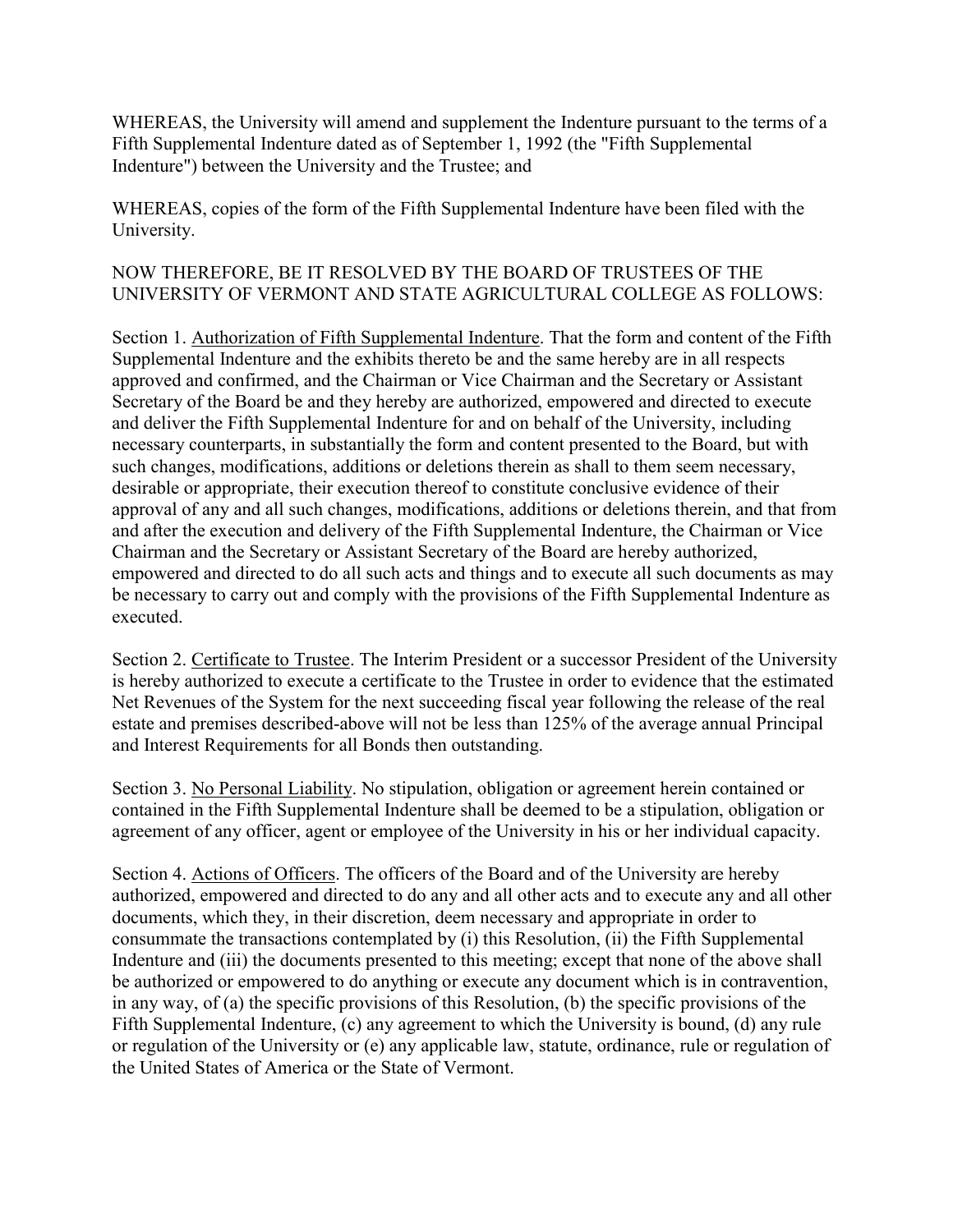<span id="page-17-0"></span>Section 5. Severability of Invalid Provisions. If any one or more of the agreements or provisions herein contained shall be held contrary to any express provision of law or contrary to the policy of express law, though not expressly prohibited, or against public policy, or shall for any reason whatsoever be held invalid, then such covenants, agreements or provisions shall be null and void and shall be deemed separable from the remaining agreements and provisions and shall in no way affect the validity of any of the other agreements and provisions hereof.

Section 6. Conflicting Provisions. All resolutions or parts thereof of the Board in conflict with the provisions herein contained are, to the extent of such conflict, hereby superseded and repealed.

Section 7. Effective Date. This Resolution shall take effect upon its adoption.

# **FINANCE AND BUDGET COMMITTEE**

# **Acceptance of Gifts and Grants**

RESOLVED, that the Board of Trustees hereby accepts gifts in the amount of \$2,766,700.27 for the period April 2 through June 30, 1992, and grants/contracts in the amount of \$19,943,021 for the period April 1 through June 30, 1992.

# **FULL BOARD**

# **Establishment of Account with Vermont Federal Bank**

WHEREAS, The University of Vermont has accepted a contract from the Vermont State Department of Mental Health in support of the "Vermont Systems for Tracking Client Progress Project" requiring the University's Department of Psychology to conduct certain research and pay subject costs to participants in various parts of the State; and

WHEREAS, it is necessary to safeguard cash collected and disbursed on behalf of that project;

BE IT RESOLVED, that Charles L. Wolf, Treasurer, is authorized to open a depository account with the Vermont Federal Bank for the purpose of dispersing funds to participants of the project.

BE IT FURTHER RESOLVED, that the following officers and persons are authorized to sign checks drawn .on the Vermont Federal Bank: Charles L. Wolf, Treasurer; Kathleen Payne, Assistant Treasurer; Michelle Gendebien, Research Assistant; and John D. Burchard, Project Investigator.

## **Establishment of Account with Bank of Vermont**

RESOLVED, that Charles L. Wolf, Treasurer, is authorized to open a commercial checking account with the Bank of Vermont for the purpose of making U.S. Treasury tax deposits.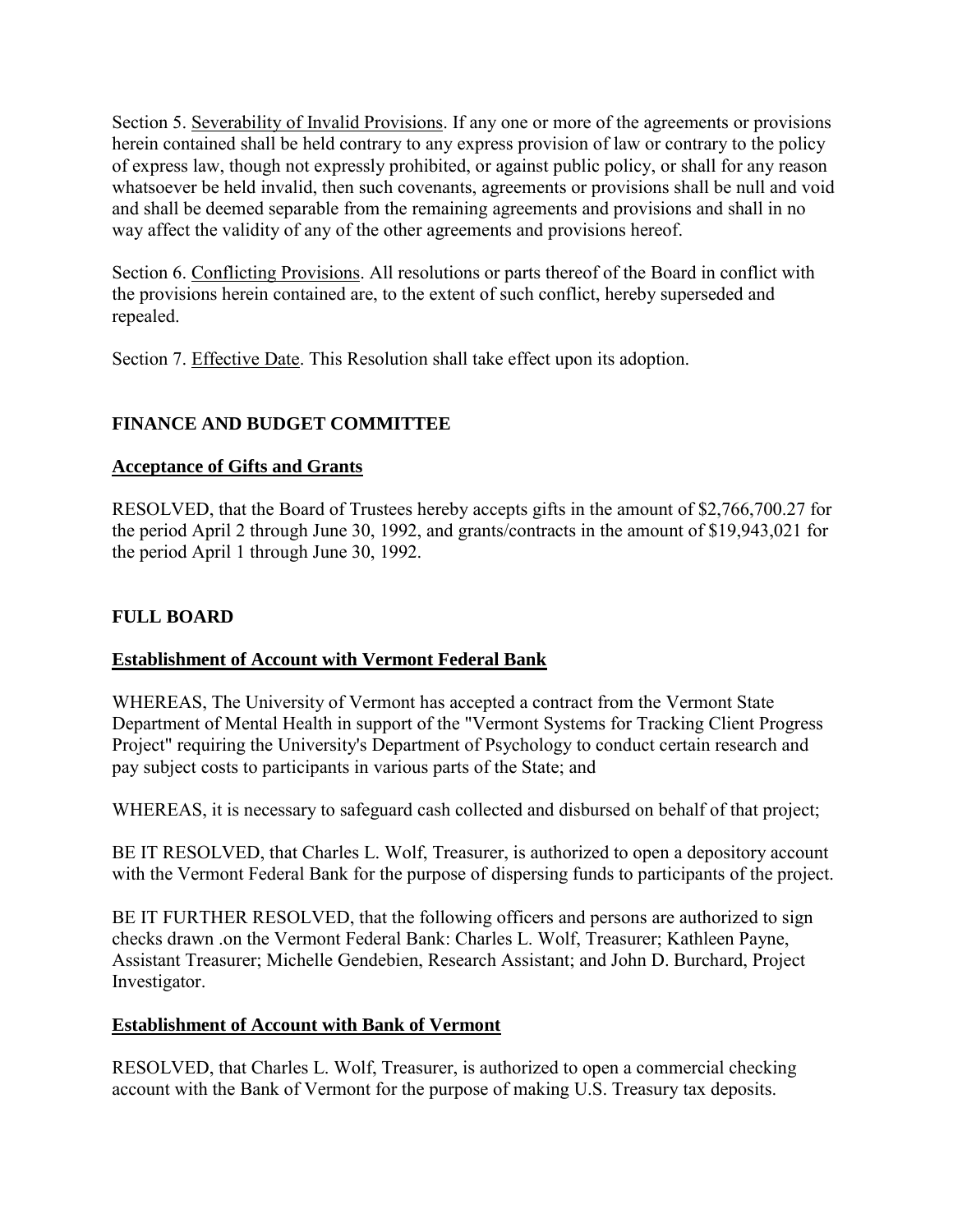<span id="page-18-0"></span>BE IT FURTHER RESOLVED, that the following officers and persons are authorized to sign checks drawn on the Bank of Vermont: Charles L. Wolf, Treasurer; Kathleen Payne, Assistant Treasurer; Norman A. Blair, Assistant Vice President for Financial and Personnel Services.

## **Signatory Authority, University of Vermont and State Agricultural College Housing, Dining, and Student Services Facilities System Bonds of 1973, Series A**

WHEREAS, on October 6, 1973, the Board of Trustees of the University of Vermont and State Agricultural College (the "University") authorized the issuance of \$6,165,000 University of Vermont and State Agricultural College Housing, Dining, and Student Services Facilities System Bonds of 1973, Series A (the "1973 Bonds"); and

WHEREAS, some of the authorized but unissued 1973 Bonds lack the signatures of appropriate officers of the University or its Board of Trustees (the "Board"); and

WHEREAS, the Howard Bank, as Trustee with respect to the 1973 Bonds, and the University, in conjunction with duly-appointed bond counsel, have determined that some of the authorized but unissued 1973 Bonds require signatures to facilitate the transfer of some of the 1973 Bonds that have been issued by the owners thereof;

NOW, THEREFORE, BE IT RESOLVED, that the Chair of the Board and the Interim Vice President for Administration of the University are hereby authorized to sign the 1973 Bonds and the Assistant Secretary of the University is hereby authorized to affix the seal of the University and attest thereto on the 1973 Bonds to facilitate the transfer of outstanding 1973 Bonds.

BE IT FURTHER RESOLVED, that the Secretary or Assistant Secretary will provide certificates of incumbency, as required, showing the names and signatures of those persons appointed to any of the positions heretofore mentioned.

BE IT FURTHER RESOLVED, that a supplemental indenture substantially in the form attached to this resolution is hereby approved to effectuate the authority hereinabove described, that said Chair, said Interim Vice President for Administration, and said Assistant Secretary are hereby authorized to execute said supplemental indenture as provided therein and that The Howard Bank, as said Trustee, is hereby requested also to execute said supplemental indenture as provided therein.

## **Joint Committee on Honorary Degrees**

RESOLVED, that the President be and hereby is authorized to offer and confer honorary degrees at the 1993 Commencement to those individuals recommended by the Joint Committee on Honorary Degrees.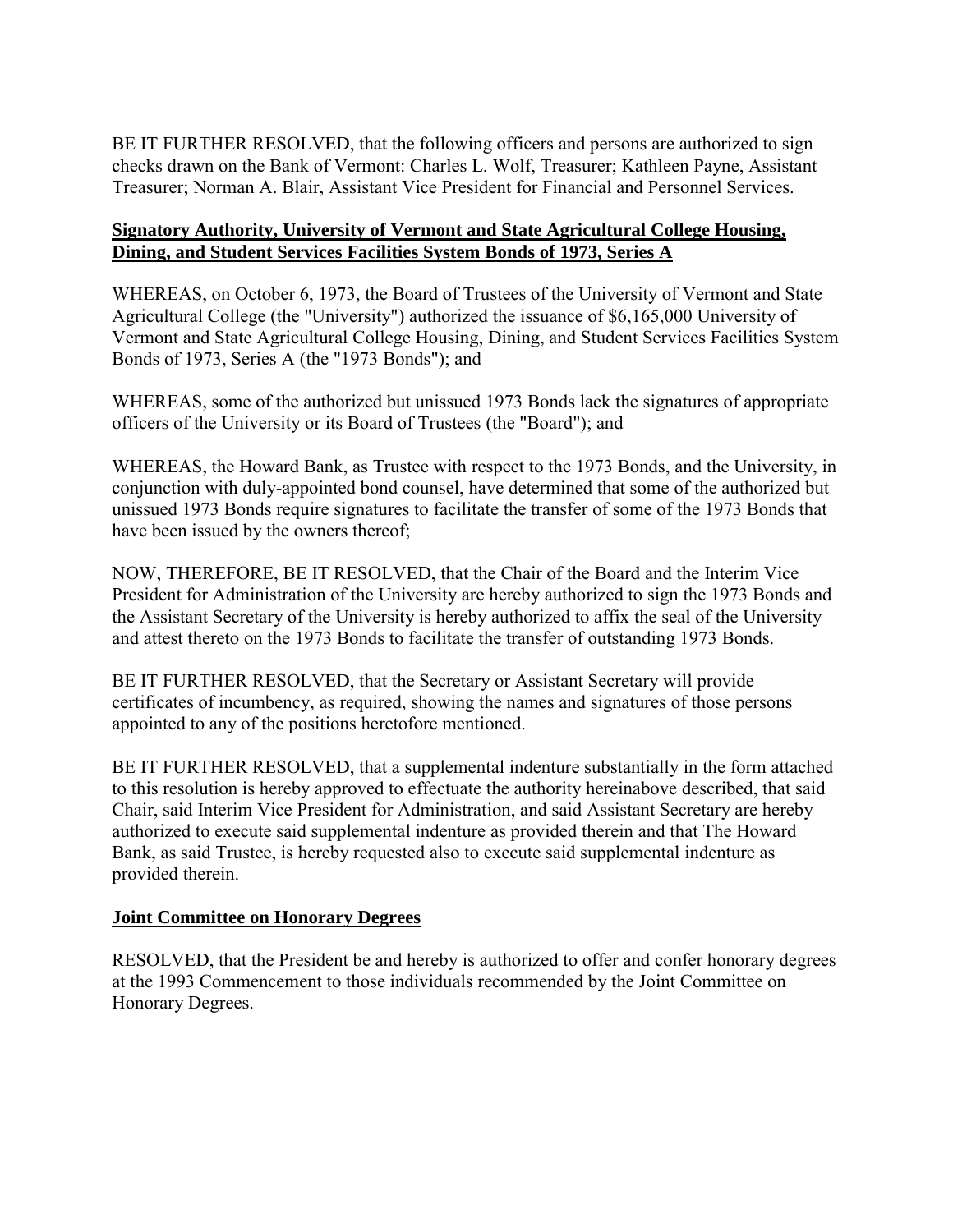# **1984 Telecommunication Bond Issue**

RESOLVED, the Assistant Vice President and Treasurer are authorized to arrange for the annual remarketing of \$5,360,000 1984 Telecommunication Bonds at a variable interest rate for the one year period October 31, 1992 through October 31, 1993.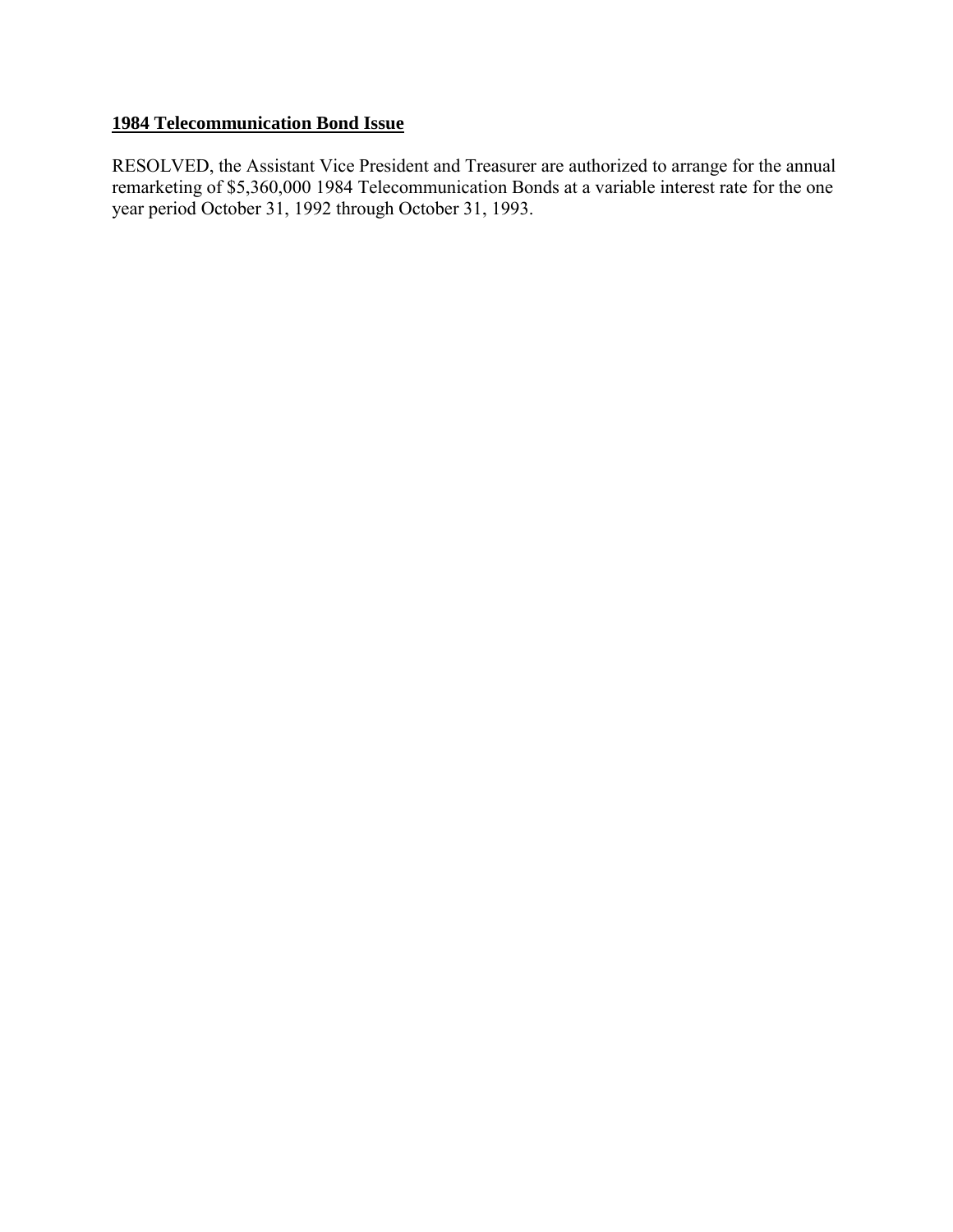# <span id="page-20-0"></span>**EXECUTIVE COMMITTEE**

### **June 12, 1992**

### **Maine Regional Compact Student Tuition, FY 1993**

RESOLVED, that the Board of Trustees hereby approves increases in the Maine regional compact student tuition for the 1992-93 academic year as follows: first year from \$11,780 to \$16,390; second year from \$11,040 to \$14,890; third year from \$11,040 to \$14,150; fourth year from \$11,250 to \$14,000.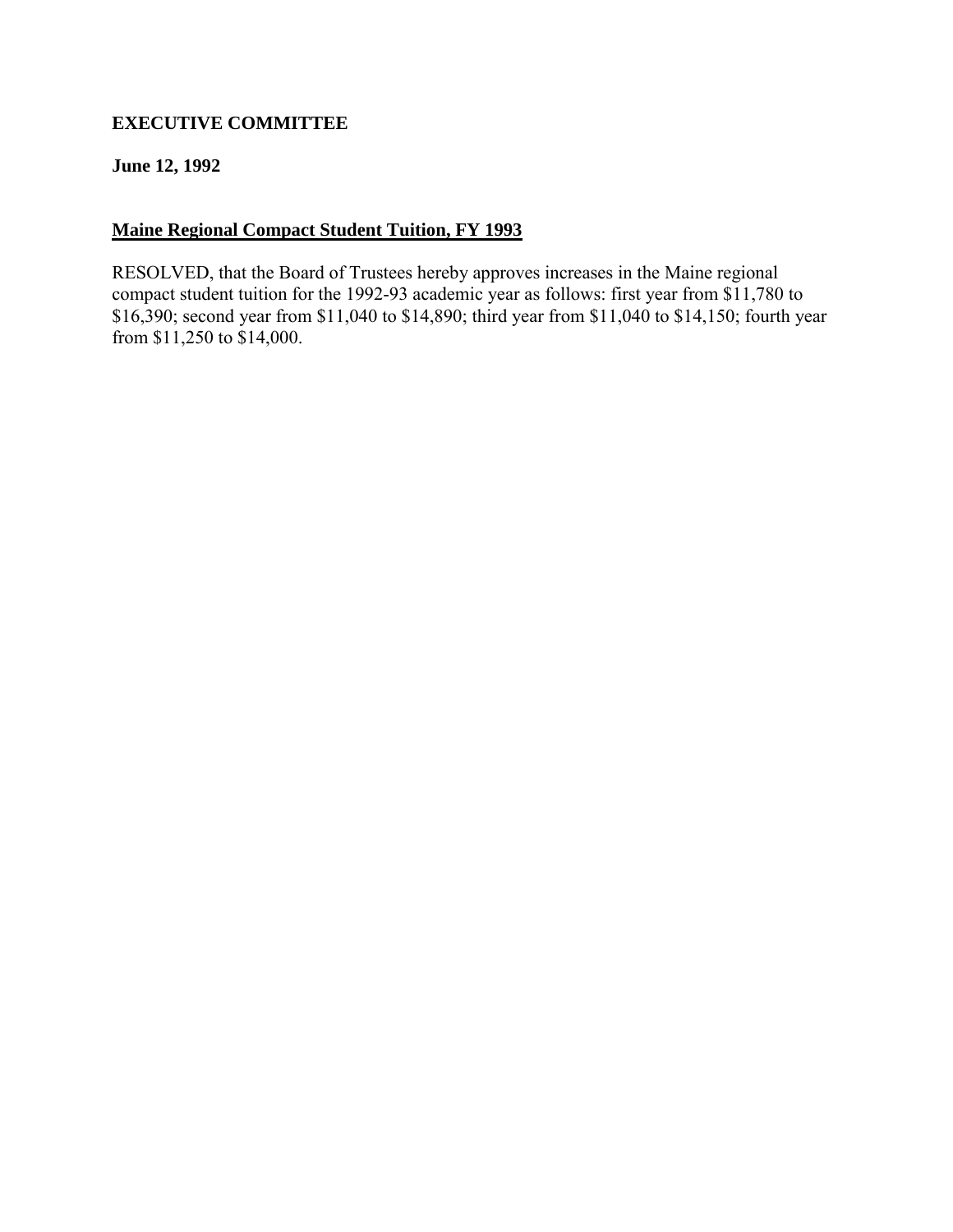### **RESOLUTIONS PRESENTED TO THE BOARD OF TRUSTEES**

# **May 2, 1992**

### <span id="page-21-0"></span>**INVESTMENT COMMITTEE**

#### **Establishment of Account with Merrill Lynch/Neuberger & Berman**

WHEREAS, the Treasurer is required to provide periodic endowment cash for specifically approved real estate capital calls, and to provide annually the endowment cash for approved endowment budgets which exceed annual yield;

BE IT RESOLVED, the Treasurer or Assistant Treasurer is authorized to open a "Limited Maturity Portfolio Management" account with Neuberger & Berman through The Merrill Lynch Consults Service Program for the purpose of temporarily investing the endowment cash needed for those real estate capital calls and budget requirements.

# **EDUCATIONAL POLICY COMMITTEE**

#### **Staff Actions**

RESOLVED, that the Board of Trustees receives the list of staff actions and approves leaves of absence noted on page 9 of the staff action list.

#### **Authorization for President to Award Degrees at Commencement**

RESOLVED, that the Board of Trustees authorizes the President to award degrees in course at the associate, bachelor's, master's, doctoral, and fifth-year certificate level to the students of The University of Vermont who, on or before May 15, 1992, are certified by the deans and recommended by the Faculty Senate for their appropriate degrees. The list of names of the students to whom these degrees are awarded shall be recorded as part of the permanent minutes of this meeting.

#### **Amendment of October 1972 Degree List**

RESOLVED, that the Board of Trustees approves the awarding of the Master of Arts in Teaching degree to Clinton B. Haden, retroactive to October 1972.

#### **Appointment of Corse Professor**

RESOLVED, that the Board of Trustees approves the appointment of Ralph H. Orth, Professor of English, as the Frederick M. and Fannie C.P. Corse Professor of English Language and Literature.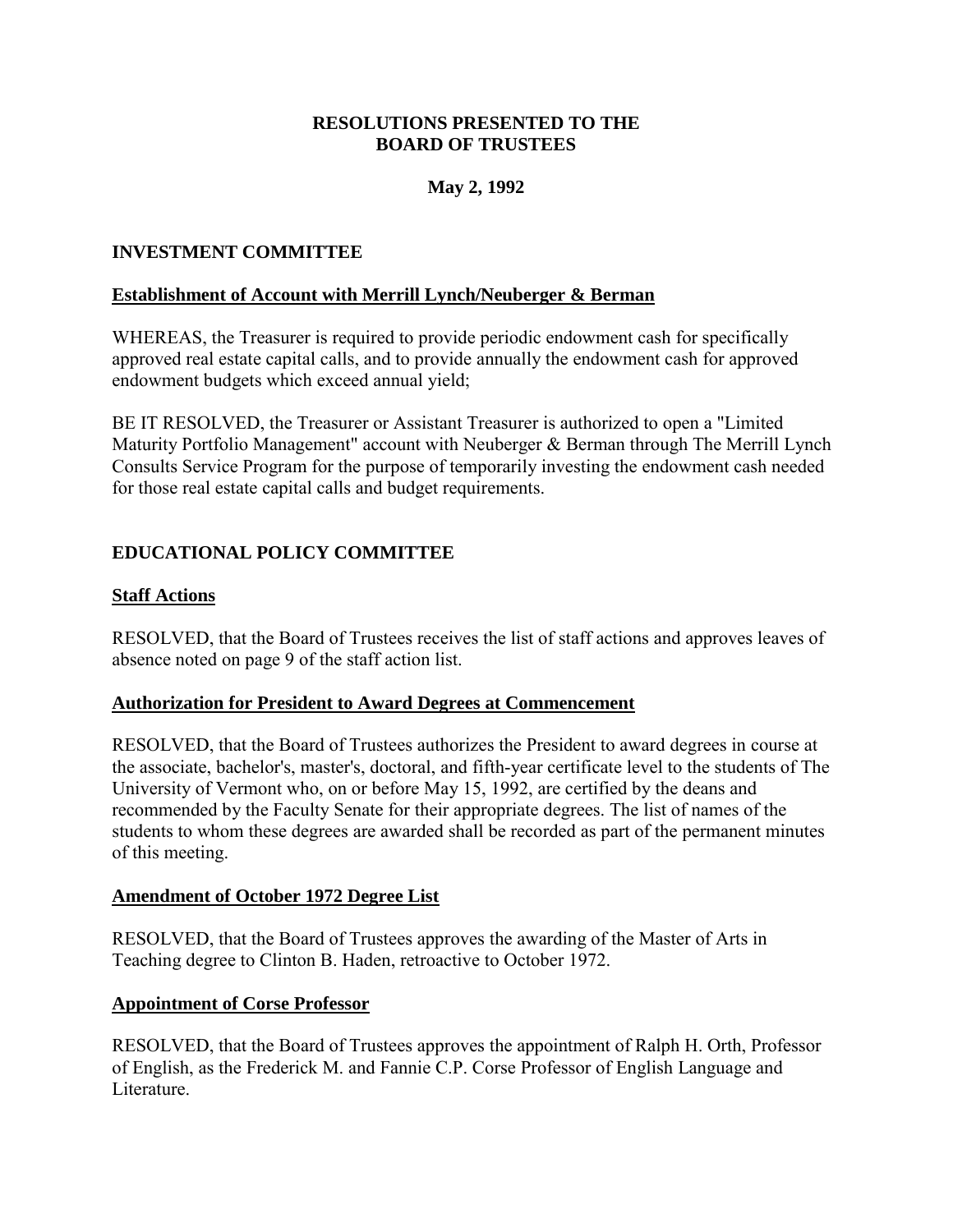# <span id="page-22-0"></span>**BUILDINGS AND GROUNDS COMMITTEE**

# **Parking Permit Fees**

RESOLVED, that the following vehicle registration fees be established to become effective August 24, 1992:

| .35% (.0035) of salary/year           |
|---------------------------------------|
| $.17\%$ (.0017) of salary/year        |
| No charge                             |
|                                       |
| $.17\%$ (.0017) of salary/year/person |
| No charge                             |
| No charge                             |
| $$95$ /year                           |
|                                       |
|                                       |
| $$65$ /year                           |
| \$35/year                             |
|                                       |
| \$225/year                            |
| $$145$ /year                          |
| \$18/year                             |
| $$18$ /year                           |
|                                       |
| No charge                             |
| \$24                                  |
| \$12                                  |
|                                       |
| $.17\%$ (.0017) of salary/year        |
|                                       |
| \$48/year                             |
|                                       |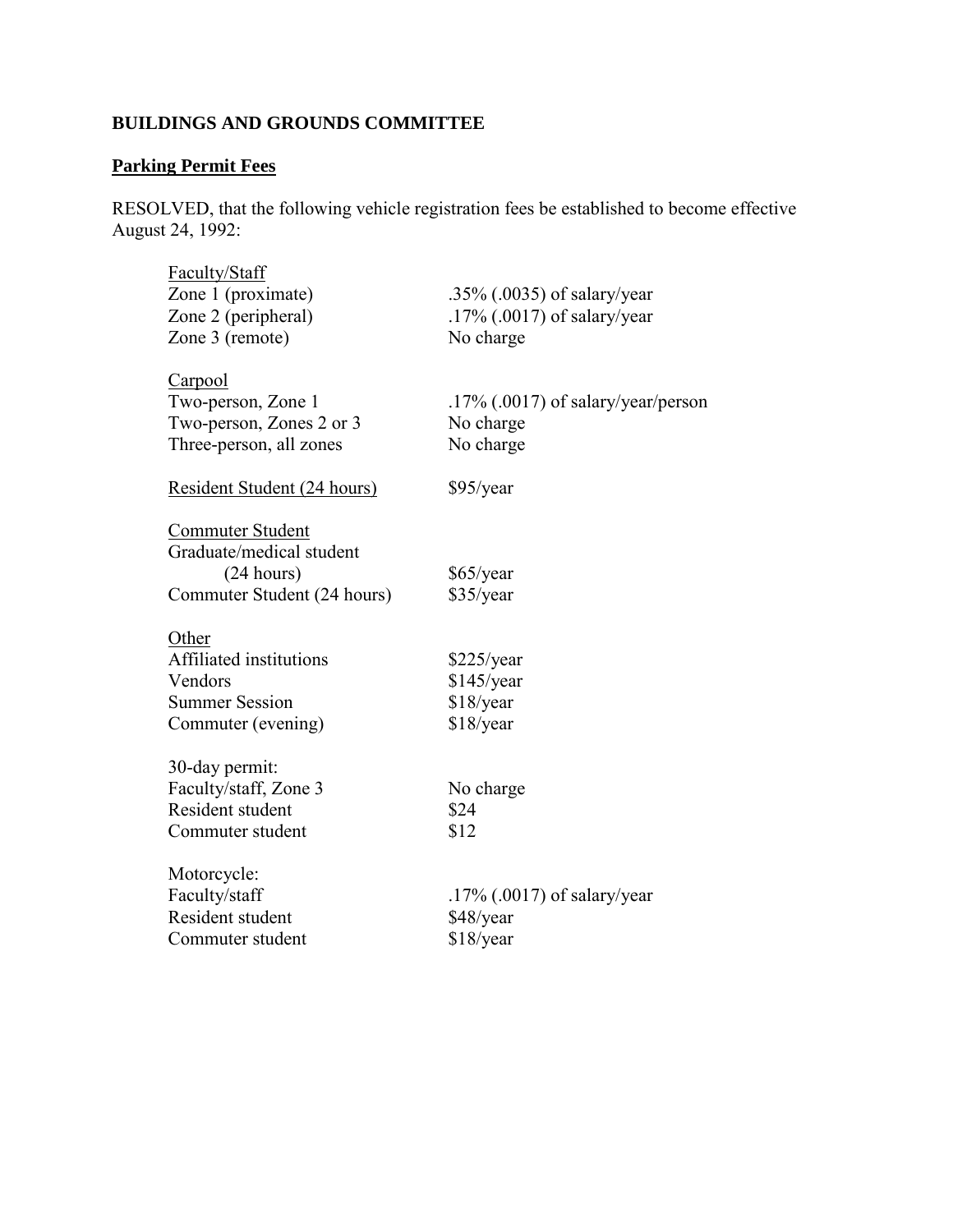### <span id="page-23-0"></span>**Parking and Traffic Fines**

RESOLVED, that the following parking and traffic fines be established to become effective August 24, 1992:

| Parked overtime                          |    |
|------------------------------------------|----|
| Improper display                         |    |
| Parked in a restricted area              | 30 |
| Parked without a valid permit            | 50 |
| Driving on grass/walks                   | 50 |
| Fire lane                                | 80 |
| Handicap                                 | 80 |
| Displaying unauthorized permit           | 80 |
| Falsifying information                   | 80 |
| Disregarding traffic signs               | 80 |
| Damage, destroy, or illegally activating |    |
| parking gates                            | 80 |
| Possessing/damaging/altering signs,      |    |
| markings, or signal devices              |    |
|                                          |    |

#### **Student Transportation Fee**

RESOLVED, that the following student transportation fee become effective August 24, 1992:

| Credits Enrolled | Semester Fee |
|------------------|--------------|
| $0 - 3$          |              |
| 4                | \$10         |
| 5                | 12           |
| 6                | 14           |
|                  | 16           |
| 8                | 18           |
| $9 - 12$         | 20           |
| $12+$            | 22           |

#### **Police Services Legislation**

WHEREAS, there has been enacted legislation authorizing the Board of Trustees to establish a department of police services; and

WHEREAS, the Board of Trustees is thereby authorized to appoint police officers and a director of the department pursuant to the terms of such legislation;

THEREFORE, BE IT RESOLVED, that the Board of Trustees hereby delegates to the University President or his/her designee the authority to establish and maintain a department of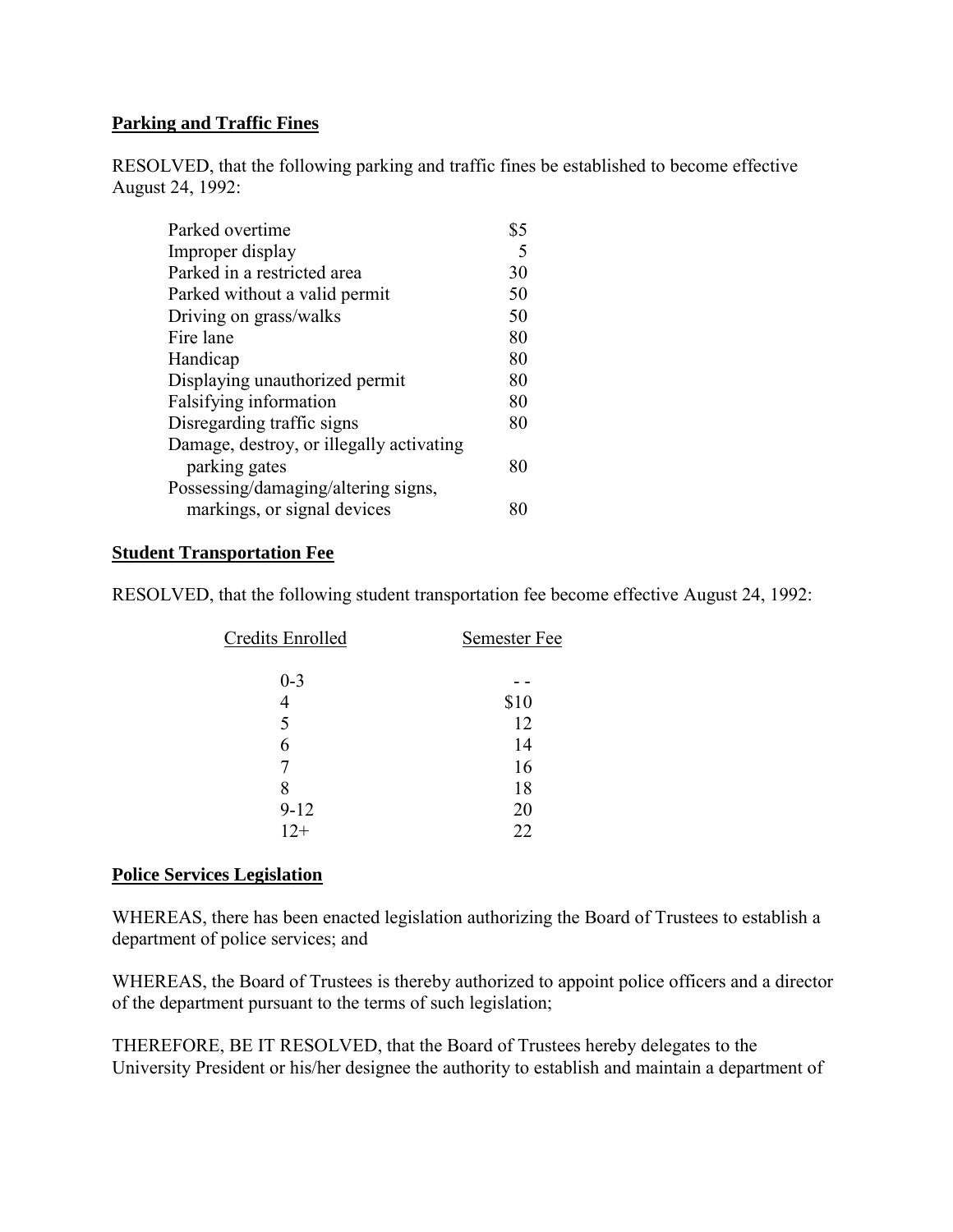<span id="page-24-0"></span>police services and to appoint to such department officers and a director in a manner consistent with the statutory requirements; and

BE IT FURTHER RESOLVED, that the University President or his/her designee shall assure that a record of duly sworn appointments and oaths be filed with this Board, as required by law.

# **Exchange of Easements and Rights-of-Way Between the University, Hospitality Inns, Inc., and Evangeline S. Deslauriers, 870 Williston Road, City of South Burlington**

WHEREAS, the University currently has a 60-foot right-of-way which runs in a northerly direction from Williston Road through property owned by Evangeline S. Deslauriers and along the westerly line of property owned by Hospitality Inns, Inc., in the City of South Burlington; and

WHEREAS, in 1986 the University leased five acres of property to Hospitality Inns, Inc., for use as a parking lot, and said lease allowed for the relocation of the University's 60-foot right-ofway; and

WHEREAS, Hospitality Inns, Inc., entered into a memorandum of lease agreement with Evangeline S. Deslauriers which allowed Hospitality Inns, Inc., to reconfigure an additional parking lot on the Delauriers property, which necessitates the relocation of the University's 60 foot right-of-way; and

WHEREAS, the University is willing to enter into an exchange of easements and rights-of-way with Hospitality Inns, Inc., and Evangeline S. Deslauriers in order to relocate the University's 60 foot right-of-way to a location suitable to the University;

THEREFORE, BE IT RESOLVED, that the Board of Trustees hereby authorizes the Interim President or Interim Vice President for Administration, or their successors, to enter into an exchange of easements and rights-of-way that will provide a suitable replacement for the original 60-foot right-of-way and to execute any and all instruments necessary to accomplish that purpose and, further, that any officer of this corporation is hereby authorized to certify this resolution to whom it may concern.

BE IT FURTHER RESOLVED, that the Secretary or Assistant Secretary will provide certificates of incumbency, as required, showing the names and signatures of those persons appointed to any of the positions heretofore mentioned.

## **License Agreement for Drainage Ditch with City of South Burlington, Wheelock Farm Tract, City of South Burlington**

WHEREAS, the University is the owner of property in the City of South Burlington, on which is located its Wheelock Farm Tract; and

WHEREAS, the City of South Burlington desires to establish and maintain a drainage ditch on University property along the Wheelock Farm's southerly property line abutting Stonehedge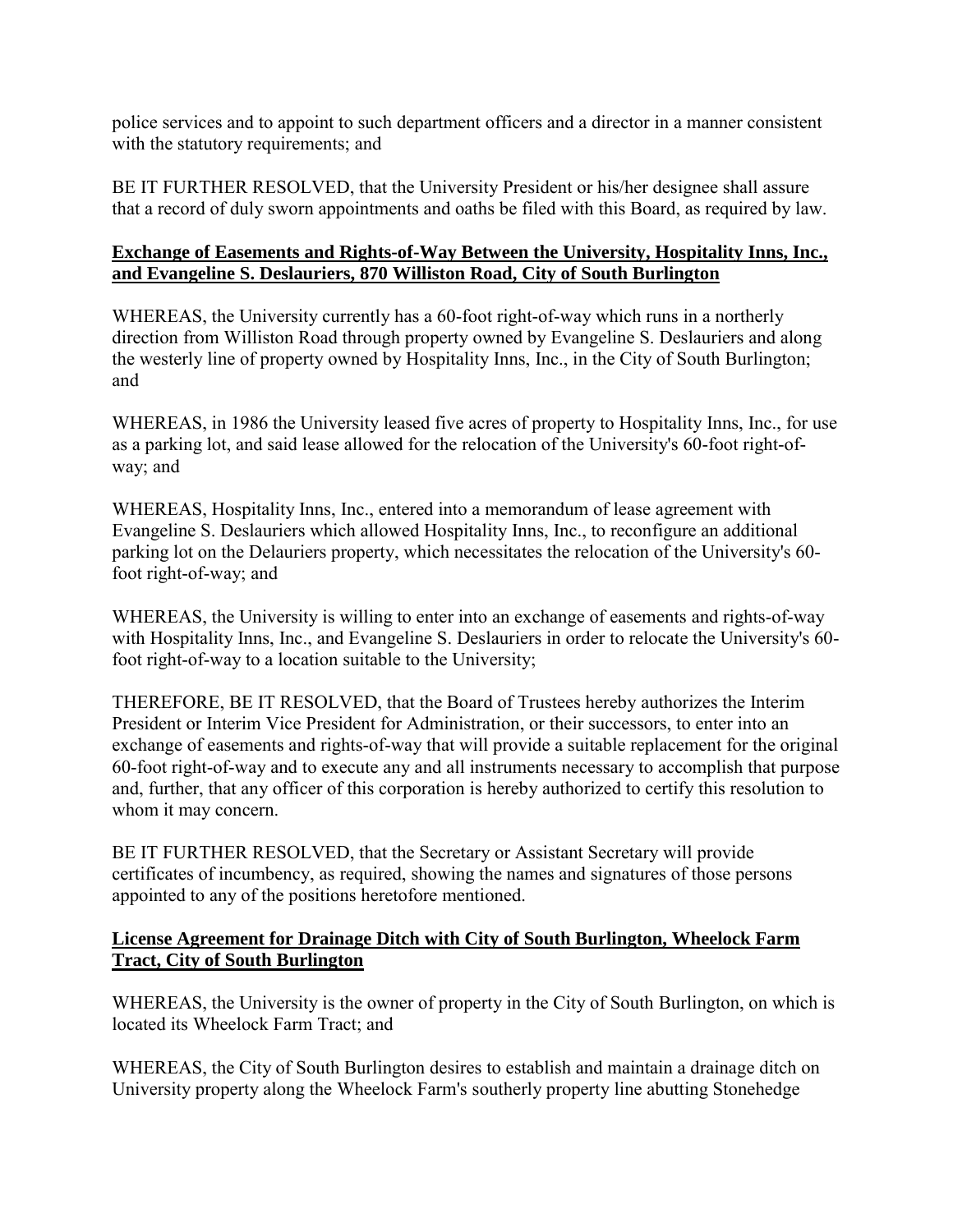<span id="page-25-0"></span>Drive in order to direct the flow of water from the University property away from Stonehedge Drive; and

WHEREAS, the University is willing to grant a license to the City of South Burlington for the construction and maintenance of a drainage ditch not to exceed 20 feet in width;

THEREFORE, BE IT RESOLVED, that the Board of Trustees hereby authorizes the Interim President or Interim Vice President for Administration, or their successors, to grant a license to the City of South Burlington and to execute any and all instruments necessary to accomplish that purpose and, further, that any officer of this corporation is hereby authorized to certify this resolution to whom it may concern.

BE IT FURTHER RESOLVED, that the Secretary or Assistant Secretary will provide certificates of incumbency, as required, showing the names and signatures of those persons appointed to any of the positions heretofore mentioned.

## **Easement for Above-Ground Switchgear and Conduit to City of Burlington (Rowell and Given Buildings to Marsh Life Science Building)**

WHEREAS, the University is the owner of property located on its main campus on the northerly side of Main Street in the City of Burlington; and

WHEREAS, the University desires and is willing to grant an easement to the City of Burlington to allow the Burlington Electric Department to upgrade the electrical service from the present Given Substation to the Marsh Life Science Building by installation of new above-ground switchgear to be located adjacent to the existing capacitor bank along the east wall of Rowell Building, north of the connecting link between Rowell and Given Buildings, and by installation of an underground conduit bank to connect the switchgear with the Given transformer vault;

THEREFORE, BE IT RESOLVED, that the Board of Trustees hereby authorizes the Interim President or Interim Vice President for Administration, or their successors, to grant an easement to the City of Burlington and to execute any and all instruments necessary to accomplish that purpose and, further, that any officer of this corporation is hereby authorized to certify this resolution to whom it may concern.

BE IT FURTHER RESOLVED, that the Secretary or Assistant Secretary will provide certificates of incumbency, as required, showing the names and signatures of those persons appointed to any of the positions heretofore mentioned.

## **Housing Projects on East Avenue and South Prospect Street**

WHEREAS, the Board, at its meeting on December 2, 1989, authorized the development, for rental apartment housing, of housing projects on South Prospect Street and East Avenue;

RESOLVED, that the Board of Trustees hereby authorizes the Interim President or Interim Vice President for Administration, or their successors, to negotiate ground leases with the chosen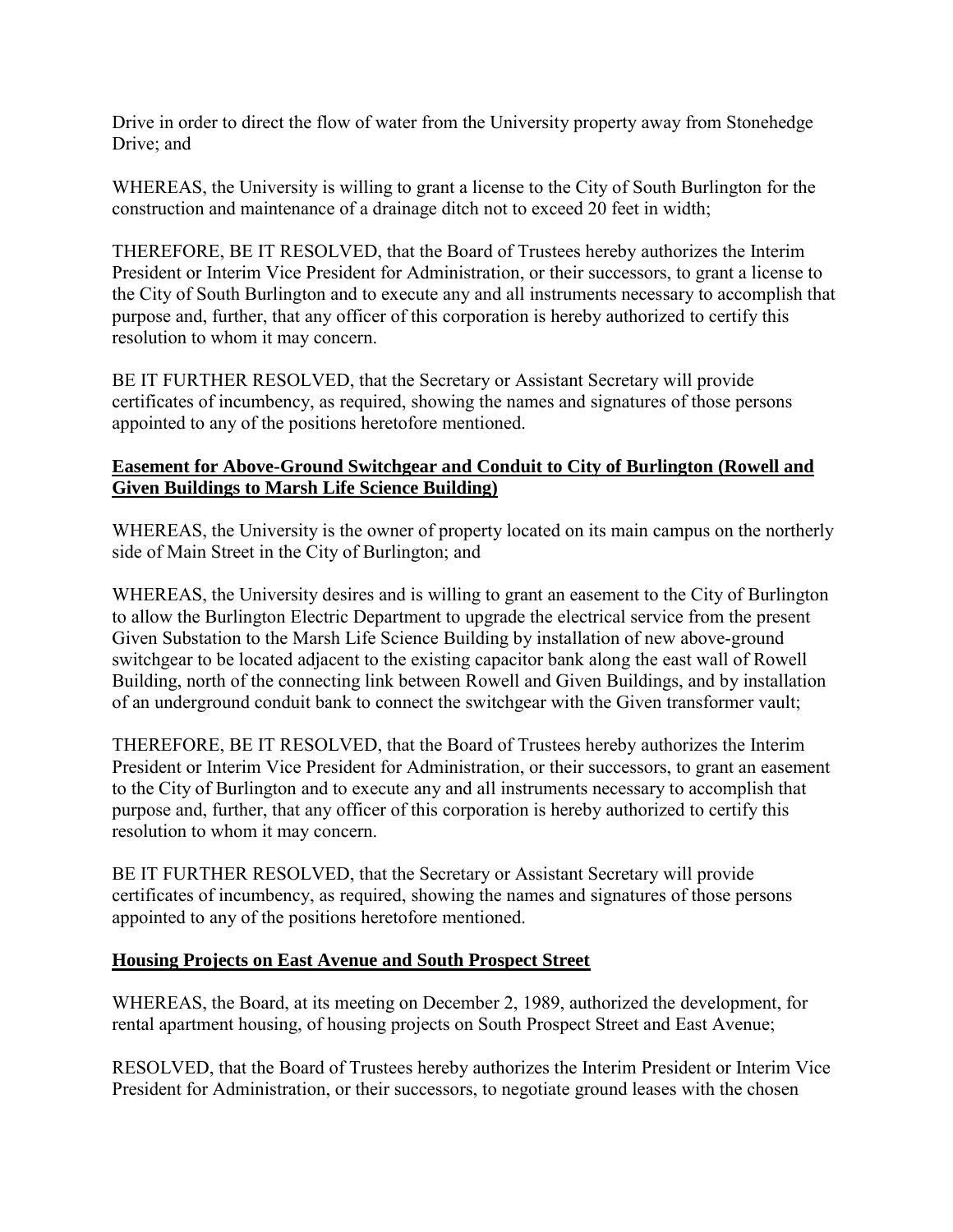<span id="page-26-0"></span>developers and to execute any and all instruments necessary to accomplish that purpose, and, further, that any officer of this corporation is hereby authorized to certify this resolution to whom it may concern.

BE IT FURTHER RESOLVED, that the Secretary or Assistant Secretary will provide certificates of incumbency, as required, showing the names and signatures of those persons appointed to any of the positions heretofore mentioned.

# **FINANCE AND BUDGET COMMITTEE**

# **Fiscal Year 1993 Budget Premises: General University**

RESOLVED, that the Board of Trustees hereby approves the budget premises for the Fiscal Year 1993 which lead to a General Fund operating budget for the University of \$139,206,000, as described in the attached materials, and authorizes the President to proceed with detailed budget preparation in accordance with these premises.

# **Fiscal Year 1993 Operating Budget: Morgan Horse Farm**

RESOLVED, that the Board of Trustees approves the recommended operating budget for the Morgan Horse Farm for Fiscal Year 1993 in the amount of \$371,959.

# **Tuition and Overseas Program Charges for Fiscal Year 1993**

RESOLVED, that the Board of Trustees hereby approves increases in the following tuition rates effective with the 1992-93 academic year:

- a. In-state tuition from \$4,900 to \$5,740 per year, or \$240 per credit hour;
- b. Out-of-state tuition from \$13,500 to \$14,340 per year, or \$598 per credit hour;
- c. Medical student in-state tuition from \$10,850 to \$12,700 per year; out-of-state tuition from \$22,400 to \$23,940 per year. New York regional compact student tuition will be set at \$19,670. Tuition for first- and second-year regional compact students from Maine will be set at the August Board meeting.

BE IT FURTHER RESOLVED, that the Board of Trustees approves the following overseas program charge for Fiscal Year 1993:

Student charge for the Buckham Overseas Program at \$20,233 (includes all fees, room, board, and travel).

## **Fees for Fiscal Year 1993**

RESOLVED, that the Board of Trustees approves increases in the following fees effective with the 1992-93 academic year: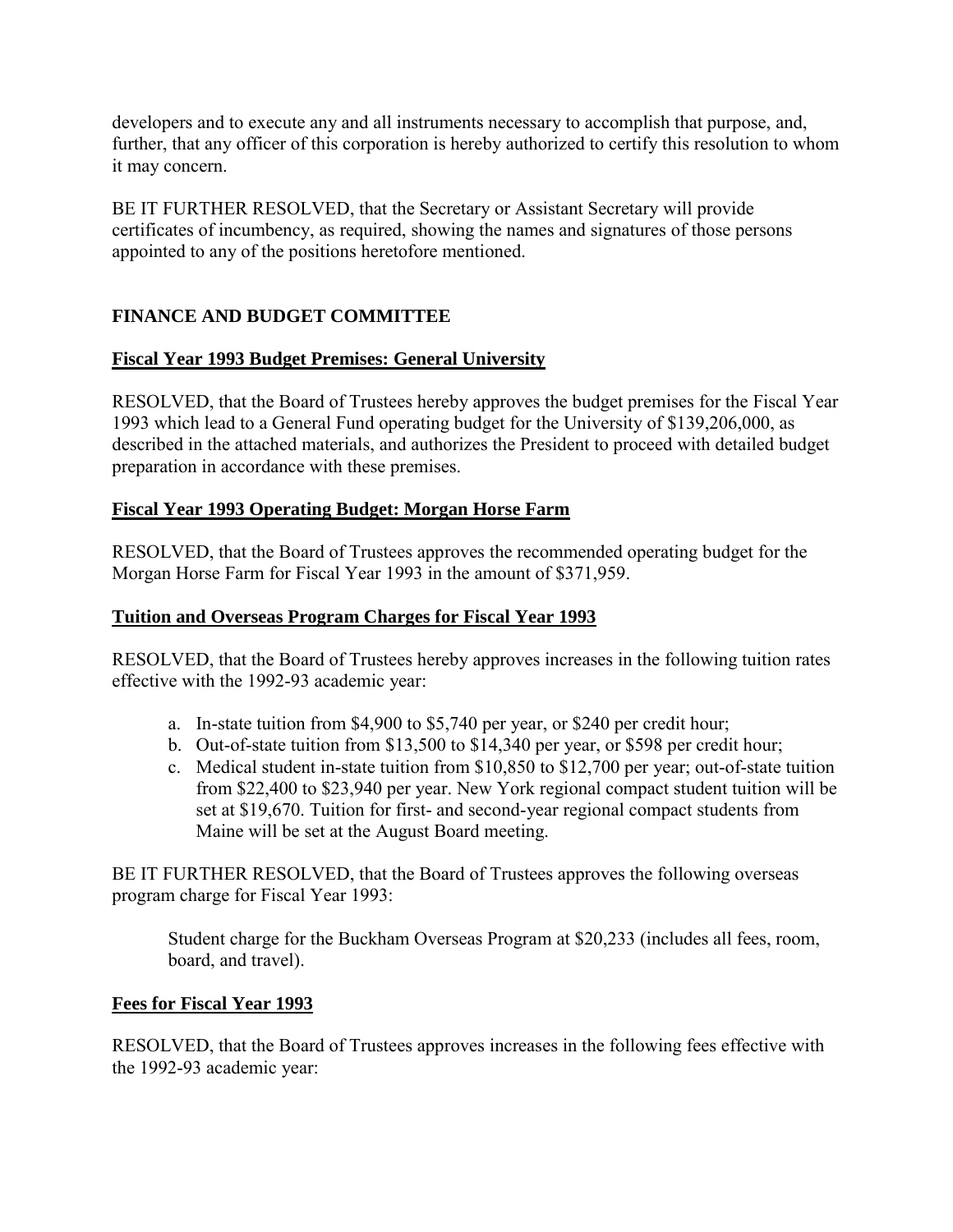- <span id="page-27-0"></span>a. Student Health Fee from \$170 to \$172 per year;
- b. Applied Music Fee from \$180 to \$185 per credit;
- c. Student Association Fee from \$66 to \$70 per year;
- d. Transportation Fee from \$40 to \$44 per year;
- e. Inter-Residence Fee from \$12 to \$16 per year.

#### **Disability Insurance Fee for Medical Students**

RESOLVED, that the Board of Trustees approves a new disability insurance fee for the students in the College of Medicine at a rate no greater than \$150 per year, the actual rate to be negotiated with the insurance company. The fee will become effective July 1, 1992.

#### **Room and Meal Plan Rates, Fiscal Year 1993**

RESOLVED, that the Board of Trustees hereby approves room and meal plan rates for Fiscal Year 1993 as follows:

| Double room (per year)            | \$2,788 |
|-----------------------------------|---------|
| Single room (per year)            | 3,206   |
| Triple room (per year)            | 2,230   |
| Minimum meal plan only (per year) | 1,478   |

### **Acceptance of Gifts and Grants**

RESOLVED, that the Board of Trustees hereby accepts gifts in the amount of \$1,063,164.44 for the period January 16, 1992, through April 1, 1992, and grants/contracts in the amount of \$10,509,285 for the period January 1,1992, through March 31, 1992.

## **BUILDINGS AND GROUNDS COMMITTEE (continued)**

## **Replacement of Marsh Life Science Building Ventilation System**

RESOLVED, that the Interim President or Interim Vice President for Administration, or their successors, be and hereby is authorized to execute any and all documents necessary and appropriate for the replacement of the Marsh Life Science Building ventilation system.

## **Construction of Environmental Safety Facility**

RESOLVED, that the Interim President or Interim Vice President for Administration, or their successors, be and hereby is authorized to execute any and all documents necessary and appropriate for the construction of an Environmental Safety Facility at 667 Spear Street.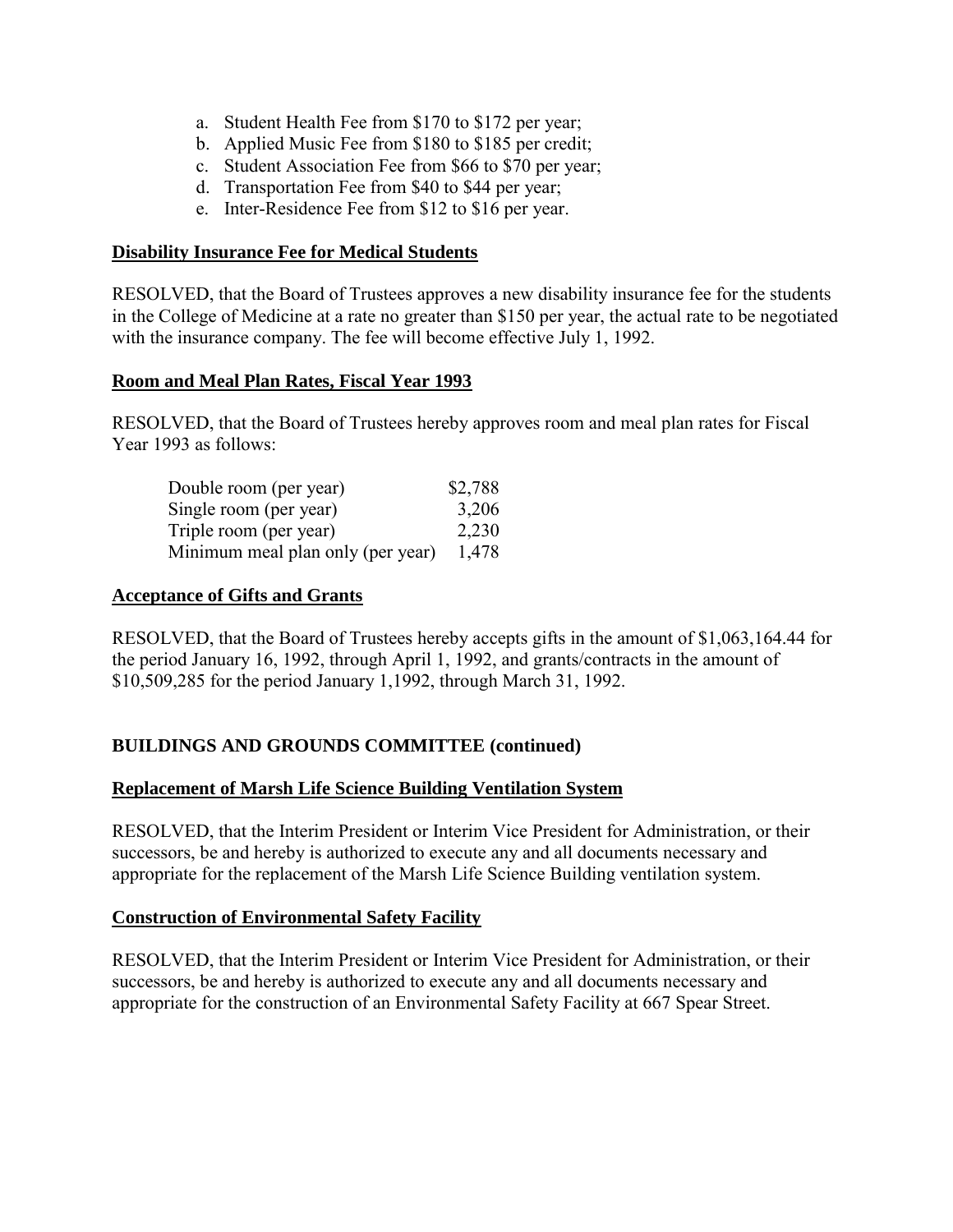### **Retirement of Denis L. Lambert**

WHEREAS, Denis L. Lambert has brought integrity, creativity, professionalism, and respect to the athletic program of The University of Vermont for the past 28 years; and

WHEREAS, Denis has created equal opportunities for men and women athletes even before it was popular to do so and has developed a gender-balanced program that has been a role model for other NCAA Division I athletic programs for several years; and

WHEREAS, Denis has always believed that the student's academic success must be the first priority, and competitive success is but a complement to academic achievement; and

WHEREAS, Denis has crafted an integrated program of basic instruction, recreation, and intercollegiate athletics which has engaged all students in one way or another during their UVM career; and

WHEREAS, Denis has earned the respect and admiration of his colleagues through his leadership roles within his profession as Director, Chair, or President of numerous NAG, ECAC, and NCAA organizations and committees; and

WHEREAS, as a student athlete, an alumnus, faculty member, administrator, and educator, Denis has given unselfishly of himself and will leave The University of Vermont with a legacy of contributions that have enriched the lives of our students, the life of the campus, and the life of communities all over the state;

THEREFORE, BE IT RESOLVED, that the Board of Trustees of The University of Vermont conveys its deep gratitude as well as its congratulations to Denis Lambert for a lifetime of dedication and service to The University of Vermont; his career will serve as the hallmark for all future Directors of Athletics at UVM .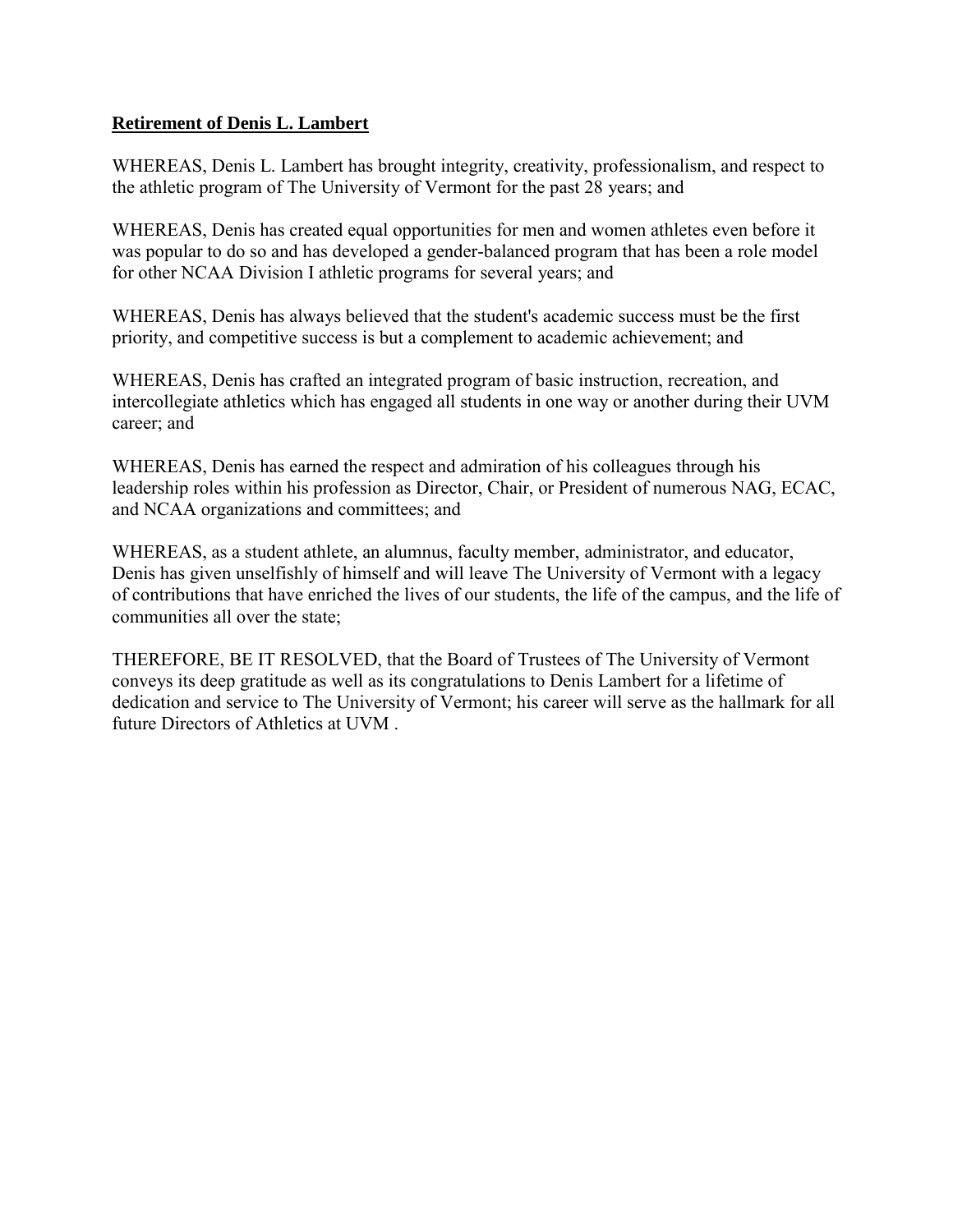### **RESOLUTIONS PRESENTED TO THE BOARD OF TRUSTEES**

### **February 8, 1992**

#### <span id="page-29-0"></span>**INVESTMENT COMMITTEE**

#### **Proxy Voting, Tobacco Products**

WHEREAS, the State of Vermont has recognized the hazards of smoking by enacting the Vermont Worksite Smoking Law, H.86; and

WHEREAS, the Vermont Department of Health reviews worksites to ensure compliance with that law; and

WHEREAS, a general memorandum of June 19, 1990, was sent to faculty, staff, and students indicating the University's willingness to comply with that law either by banning smoking throughout the entire University, or restricting smoking to designated enclosed areas where nonsmokers are not subject to inhaling tobacco smoke; and

WHEREAS, University of Vermont faculty researchers have validated the detrimental effects which tobacco products have on the health of individuals and the environment; and

WHEREAS, the "Policy Statement on Moral, Social, and Ethical Considerations in Investment" accepted by the Board of Trustees on March 7, 1987, states that "fiscal prudence shall not preclude the University from considering moral, ethical, and social criteria in determining companies in which to invest";

THEREFORE, BE IT RESOLVED, that the University vote in favor of shareholder proposals that restrict the use of advertisements for sale of tobacco products.

#### **BUILDINGS AND GROUNDS COMMITTEE**

### **License Agreement for Underground Conduit System, New England Telephone and Telegraph**

WHEREAS, the University is owner of property on its main campus in the City of Burlington which was serviced by New England Telephone and Telegraph Company prior to the University's installation of its PBX system; and

WHEREAS, New England Telephone and Telegraph Company installed conduit systems between University buildings in order to supply telephone service; and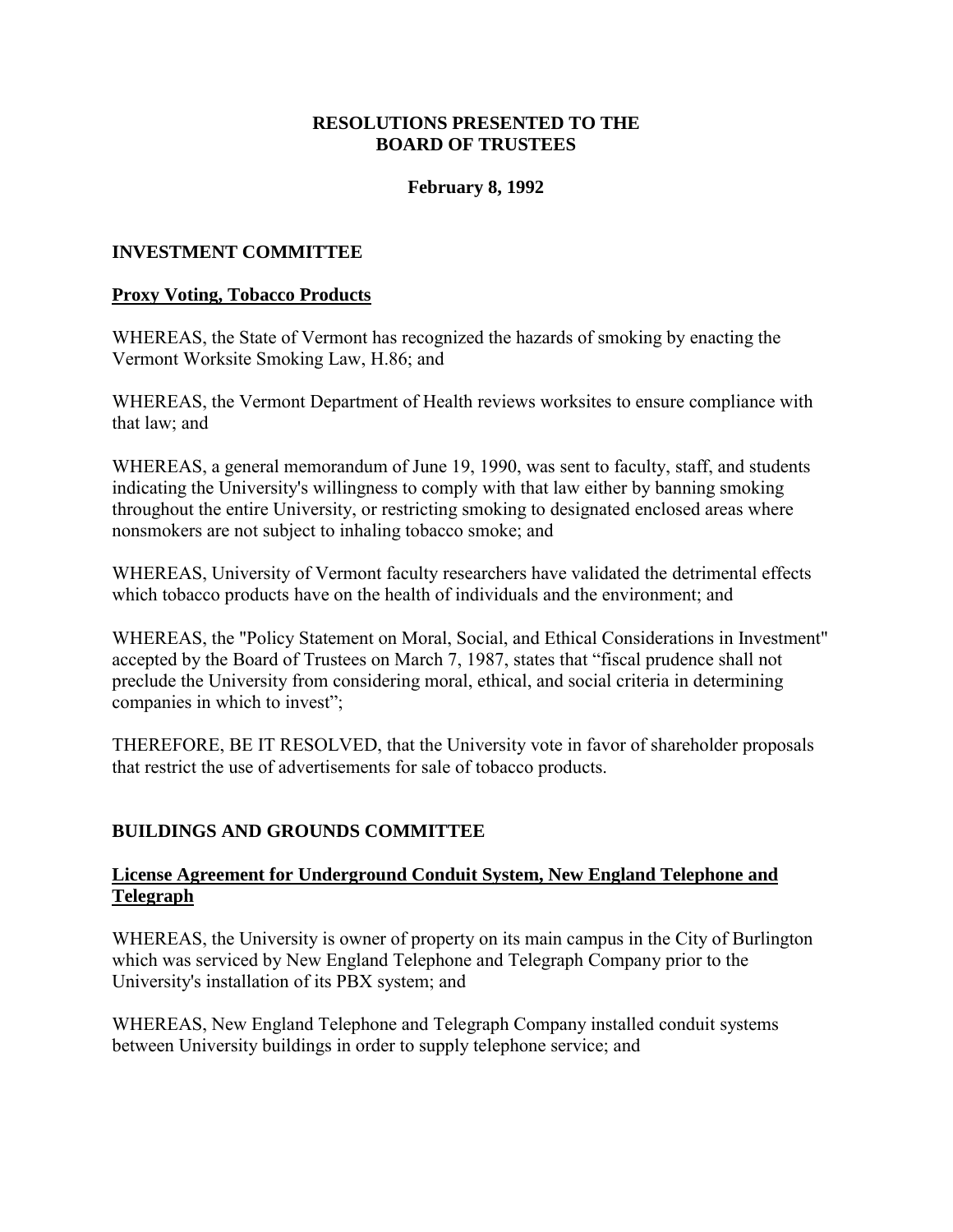<span id="page-30-0"></span>WHEREAS, the University desires to utilize portions of this conduit system for the purpose of installing University cable and New England Telephone and Telegraph Company is willing to allow this installation;

THEREFORE, BE IT RESOLVED, that the Board of Trustees hereby authorizes the Interim President or Interim Vice President for Administration, or their successor(s), to enter into a license agreement with New England Telephone and Telegraph Company and to execute any and all instruments necessary, proper, and desirable to accomplish said license agreement and, further, that any officer of this corporation is hereby authorized to certify this resolution to whom it may concern.

BE IT FURTHER RESOLVED, that the Secretary or Assistant Secretary will provide certificates of incumbency, as required, showing the names and signatures of those persons appointed to any of the positions heretofore mentioned.

## **Authorization for Negotiations for Purchase of Property**

WHEREAS, the University needs the flexibility to take advantage of the opportunity to purchase property adjoining its main campus if that property is put on the market between the February 1992 and May 1992 Board meetings;

THEREFORE, BE IT RESOLVED, that the Board of Trustees hereby authorizes the Interim President or Interim Vice President for Administration, or their successor(s), to negotiate to purchase such real estate, with conditions as circumstances may warrant; and

BE IT FURTHER RESOLVED, that final approval of any contract for purchase of property shall be made at a full Board meeting or, if approval becomes necessary between regularly scheduled Board meetings, by a meeting of the Executive Committee of the Board.

## **Deed of Easement for Pipeline to Vermont Gas Systems, Inc./Stafford Hall and Agricultural Engineering Building**

WHEREAS, the University is owner of property located on its main campus on the northerly side of Main Street in the City of Burlington; and

WHEREAS, the University desires and is willing to have the Vermont Gas Systems, Inc., supply gas to Stafford Hall and the Agricultural Engineering Building located on its main campus; and

WHEREAS, the University is willing to grant a deed of easement for pipeline 10' wide to Vermont Gas Systems, Inc., for the installation, operation, and maintenance of the gas line;

THEREFORE, BE IT RESOLVED, that the Board of Trustees hereby authorizes the Interim President or Interim Vice President for Administration, or their successor(s), to grant a deed of easement for pipeline to Vermont Gas Systems, Inc., and to execute any and all instruments necessary, proper, and desirable to accomplish said deed of easement and, further, that any officer of this corporation is hereby authorized to certify this resolution to whom it may concern.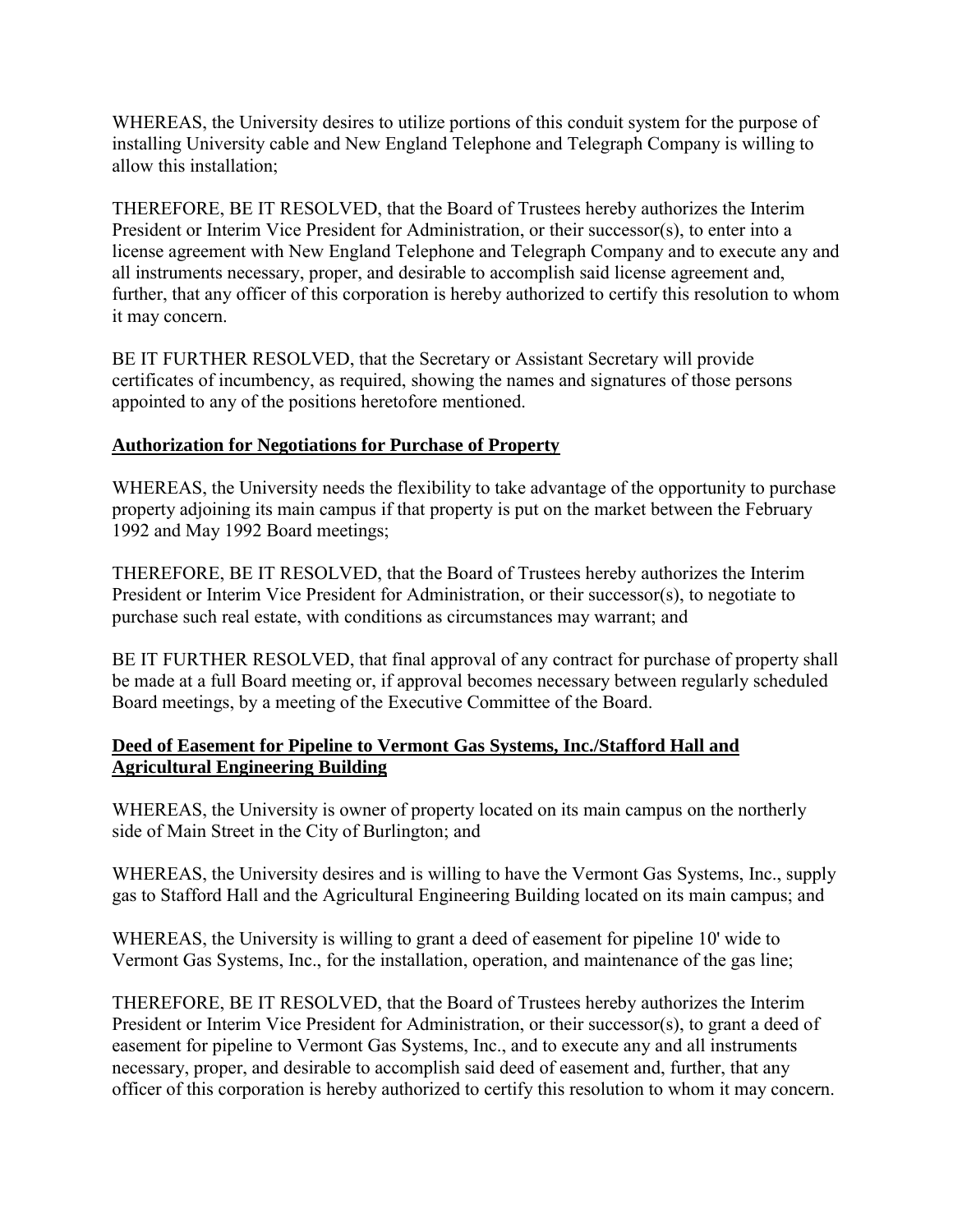<span id="page-31-0"></span>BE IT FURTHER RESOLVED, that the Secretary or Assistant Secretary will provide certificates of incumbency, as required, showing the names and signatures of those persons appointed to any of the positions heretofore mentioned.

# **Galvin Gift, Town of Barnard**

WHEREAS, the University has received a gift of real estate in the Town of Barnard, Vermont, containing 163 acres, more or less, from John R. Galvin as an unrestricted gift for the benefit of The University of Vermont; and

WHEREAS, the University has no educational need for this property;

THEREFORE, BE IT RESOLVED, that the Board of Trustees hereby authorizes the Interim President or Interim Vice President for Administration, or their successor(s), to sell this property and to execute any and all instruments necessary, proper, and desirable for that purpose and, further, that any officer of this corporation is hereby authorized to certify this resolution to whom it may concern.

BE IT FURTHER RESOLVED, that the Secretary or Assistant Secretary will provide certificates of incumbency, as required, showing the names and signatures of those persons appointed to any of the positions heretofore mentioned.

# **Conservation Easement to Conservation Group/Centennial Woods**

WHEREAS, the University is owner of property in the Cities of Burlington and South Burlington, off East Avenue, Williston Road, and Grove Street on which is located its Centennial Woods Natural Area; and

WHEREAS, The University of Vermont Board of Trustees passed a resolution on April 20, 1974, naming Centennial Woods a natural area to be preserved to the greatest extent possible in its natural state and for educational and scientific purposes insofar as such uses are compatible with the preservation of their natural character and passed regulations concerning its use; and

WHEREAS, the University desires to redefine the limits of the Centennial Woods Natural Area to reflect the limits of the unique area within the 1974 limits and to also include additional areas outside of the original area designated in 1974; and

WHEREAS, the University recognizes that it should preserve the valuable natural character of the redefined Centennial Woods Natural Area and wishes to conserve these valuable natural values of Centennial Woods by the conveyance of a conservation easement to a conservation group; and

WHEREAS, the University desires to enter into a conservation easement which will preserve and conserve the valuable natural area for scientific, charitable, and educational purposes;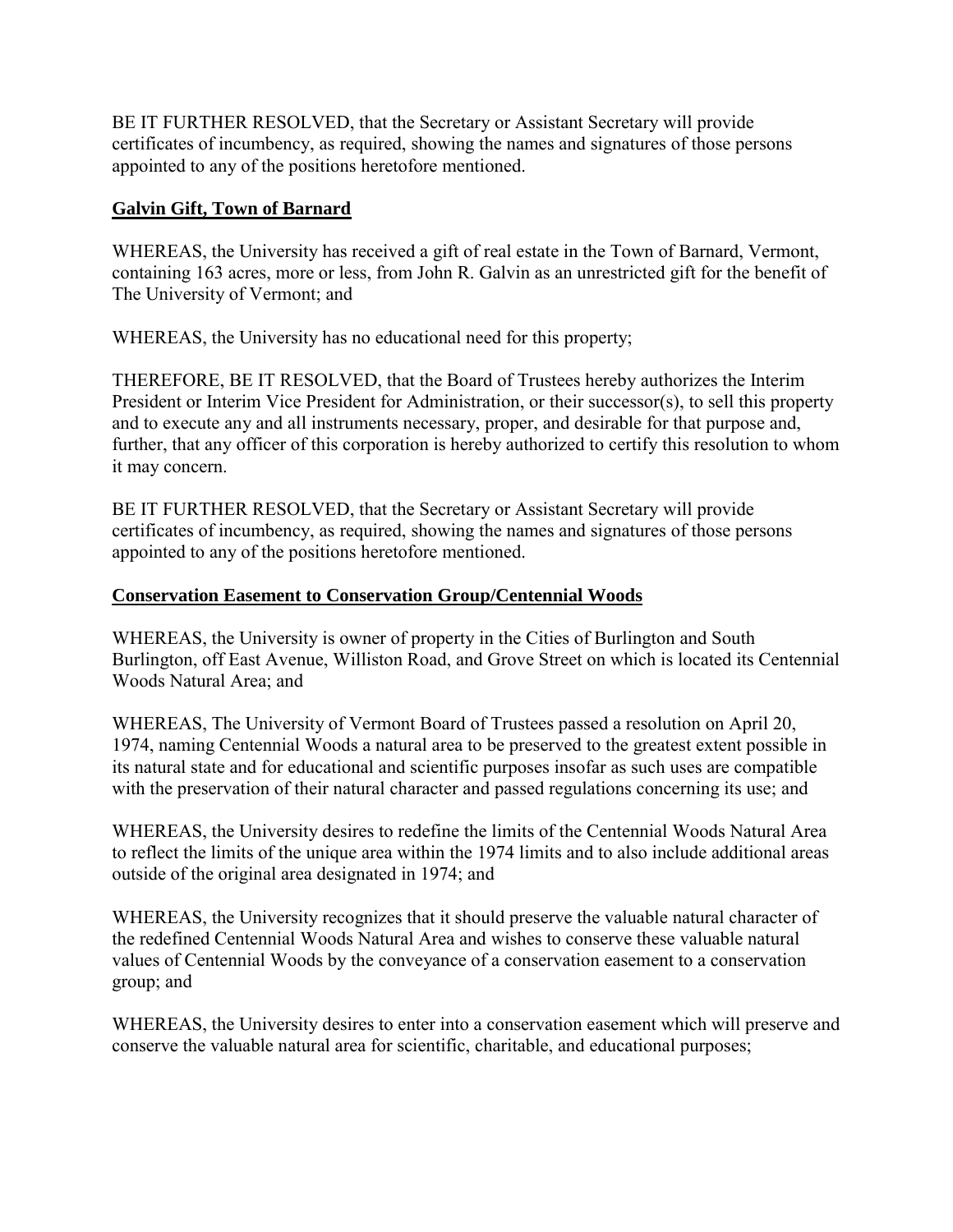<span id="page-32-0"></span>THEREFORE, BE IT RESOLVED, that the Board of Trustees hereby authorizes the Interim President or Interim Vice President for Administration, or their successor(s), to enter into a conservation easement with a conservation group and to execute any and all instruments necessary, proper, and desirable for that purpose and, further, that any officer of this corporation is hereby authorized to certify this resolution to whom it may concern.

BE IT FURTHER RESOLVED, that the Secretary or Assistant Secretary will provide certificates of incumbency, as required, showing the names and signatures of those persons appointed to any of the positions heretofore mentioned.

# **Deed of Easement to City of South Burlington/Wheelock Farm**

WHEREAS, the University is owner of property located on Swift Street in the City of South Burlington on which is located its Wheelock Farm; and

WHEREAS, the City of South Burlington wishes to improve the intersection of Swift and Spear Streets which will require acquisition of additional property from the University; and

WHEREAS, the University is willing to convey property to the City of South Burlington for the improvement of the intersection at Swift and Spear Streets;

THEREFORE, BE IT RESOLVED, that the Board of Trustees hereby authorizes the Interim President or Interim Vice President for Administration, or their successor(s), to grant a quitclaim deed for the right-of-way for the purpose of improving the intersection of Swift and Spear Streets to the City of South Burlington and to execute any and all instruments necessary, proper, and desirable for that purpose and, further, that any officer of this corporation is hereby authorized to certify this resolution to whom it may concern.

BE IT FURTHER RESOLVED, that the Secretary or Assistant Secretary will provide certificates of incumbency, as required, showing the names and signatures of those persons appointed to any of the positions heretofore mentioned.

# **EDUCATIONAL POLICY COMMITTEE**

## **Staff Actions**

RESOLVED, that the Board of Trustees receives the list of staff actions and approves leaves of absence noted on page 8 of the staff actions list.

## **Revision of Section 270 of the Officers' Handbook**

RESOLVED, that the Board of Trustees approves the revision of Section 270 (Faculty Grievance Procedure) of the Officers' Handbook that deletes sexist and discriminatory language from the section and brings up to date the "Statement of Nondiscrimination," as recommended by the Faculty Senate.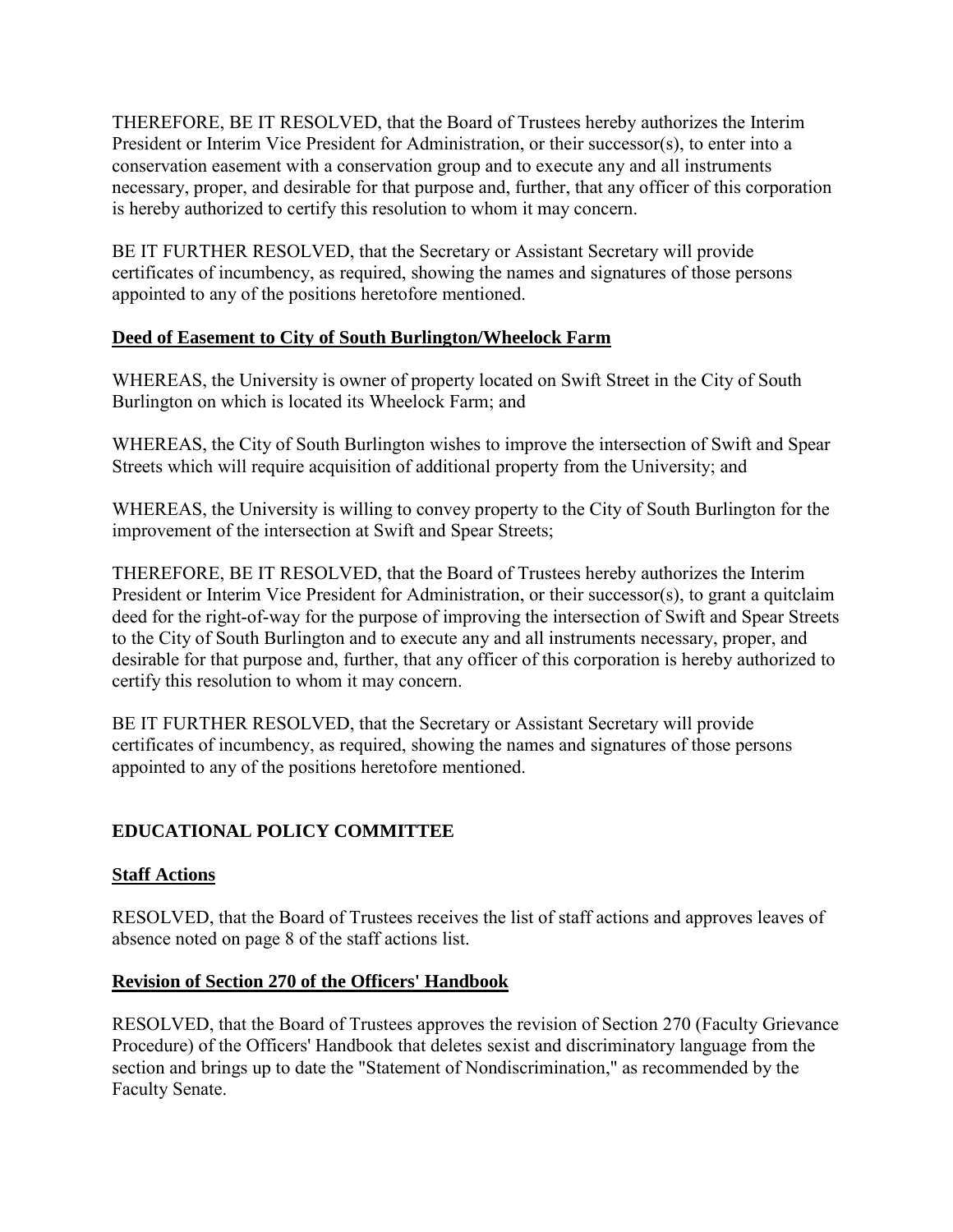## <span id="page-33-0"></span>**Amendment of Faculty Senate Constitution and Bylaws**

RESOLVED, that the Board of Trustees approves the amendment of Section 3.2 of the Faculty Senate Constitution and Bylaws concerning the position of the Vice Chair, as recommended by the Faculty Senate.

## **Authorization for President to Award Degrees in March**

RESOLVED, that the Board of Trustees authorizes the President to award degrees in course at the associate, bachelor's, master's, doctoral, and fifth-year certificate level to the students of The University of Vermont who, on or before February 28, 1992, are certified by the deans and recommended by the Faculty Senate for their appropriate degrees. The list of names of the students to whom these degrees are awarded shall be recorded as part of the permanent minutes of this meeting.

# **Establishment of Ph.D. Program in Mathematics**

RESOLVED, that the Board of Trustees approves the establishment of a graduate program that leads to the Ph.D. degree in Mathematics, as recommended by the Faculty Senate, consistent with the terms of the Memorandum of Understanding dated January 22, 1992, between the Provost and the Dean of the College of Engineering and Mathematics, effective with the academic year 1992-93.

## **Establishment of Ph.D. Program in Civil Engineering**

RESOLVED, that the Board of Trustees approves the establishment of a graduate program that leads to the Ph.D. degree in Civil Engineering, as recommended by the Faculty Senate, consistent with the terms of the Memorandum of Understanding dated January 22, 1992, between the Provost and the Dean of the College of Engineering and Mathematics, effective with the academic year 1992-93.

# **ALUMNI AFFAIRS, GOVERNMENT RELATIONS, AND DEVELOPMENT COMMITTEE**

## **Alumni Association Representation on New Planning Commission**

WHEREAS, The University of Vermont Alumni Association represents over 55,000 individuals; and

WHEREAS, the Alumni Council is the governing body of the Alumni Association;

NOW, THEREFORE, BE IT RESOLVED, that the Board of Trustees endorses the request of the Alumni Council to have a representative of the Alumni Association on the President's Commission on Critical Choices with such representative recommended by the Alumni Council Executive Committee.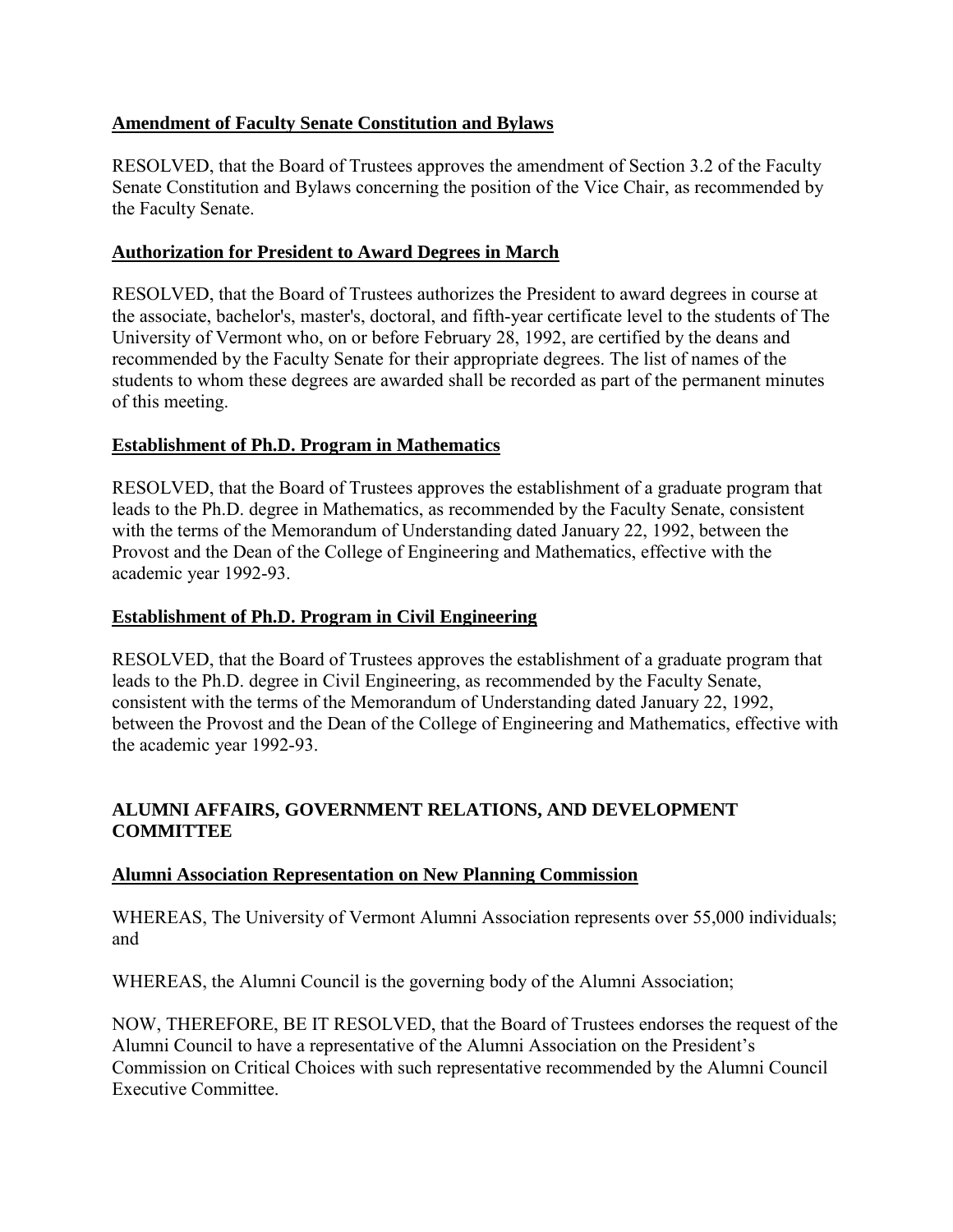## <span id="page-34-0"></span>**FINANCE AND BUDGET COMMITTEE**

## **Establishment of Line of Credit for Energy Projects**

RESOLVED, that the Board of Trustees authorizes Norman A. Blair, Assistant Vice President for Financial and Personnel Services, or Charles L. Wolf, Treasurer, to obtain and enter into a bank line of credit not to exceed \$1,000,000 for the purpose of planning and completing certain energy savings projects as defined by The University of Vermont and the Burlington Electric Department in the Burlington Electric Department's Top 10 Program. This resolution is to take effect February 8, 1992.

### **Acceptance of Gifts and Grants**

RESOLVED, that the Board of Trustees hereby accepts gifts in the amount of \$3,471,042.74 for the period September 1, 1991, through January 15, 1992, and grants/contracts in the amount of \$12,021,148 for the period September 16 through December 31, 1991.

# **EXECUTIVE COMMITTEE**

### **Presidential Search**

RESOLVED, that the Board of Trustees approves the recommendation of the Executive Committee that the presidential search be delayed for one year to provide Interim President Thomas Salmon the opportunity to carry out a strategic planning process and to implement the conclusions of that process.

## **FULL BOARD**

## **Signatory Authority, Endowment Funds**

WHEREAS, the Board of Trustees has fiduciary responsibility for the University of Vermont and State Agricultural College Consolidated Endowment Funds, The University of Vermont Trust, and certain Separately Invested Endowment funds; and

WHEREAS, from time to time, documents relating to securities transfers, purchases, and sales are required in connection with the operation of these trusts;

BE IT RESOLVED, that the President, Assistant Vice President for Financial and Personnel Services, Treasurer, and Assistant Treasurer, are hereby authorized to execute any and all instruments necessary, proper, and desirable for that purpose, and further that any officer of this corporation is hereby authorized to certify this resolution to whom it may concern.

BE IT FURTHER RESOLVED, that the Secretary or Assistant Secretary will provide certificates of incumbency, as required, showing the names and signatures of those persons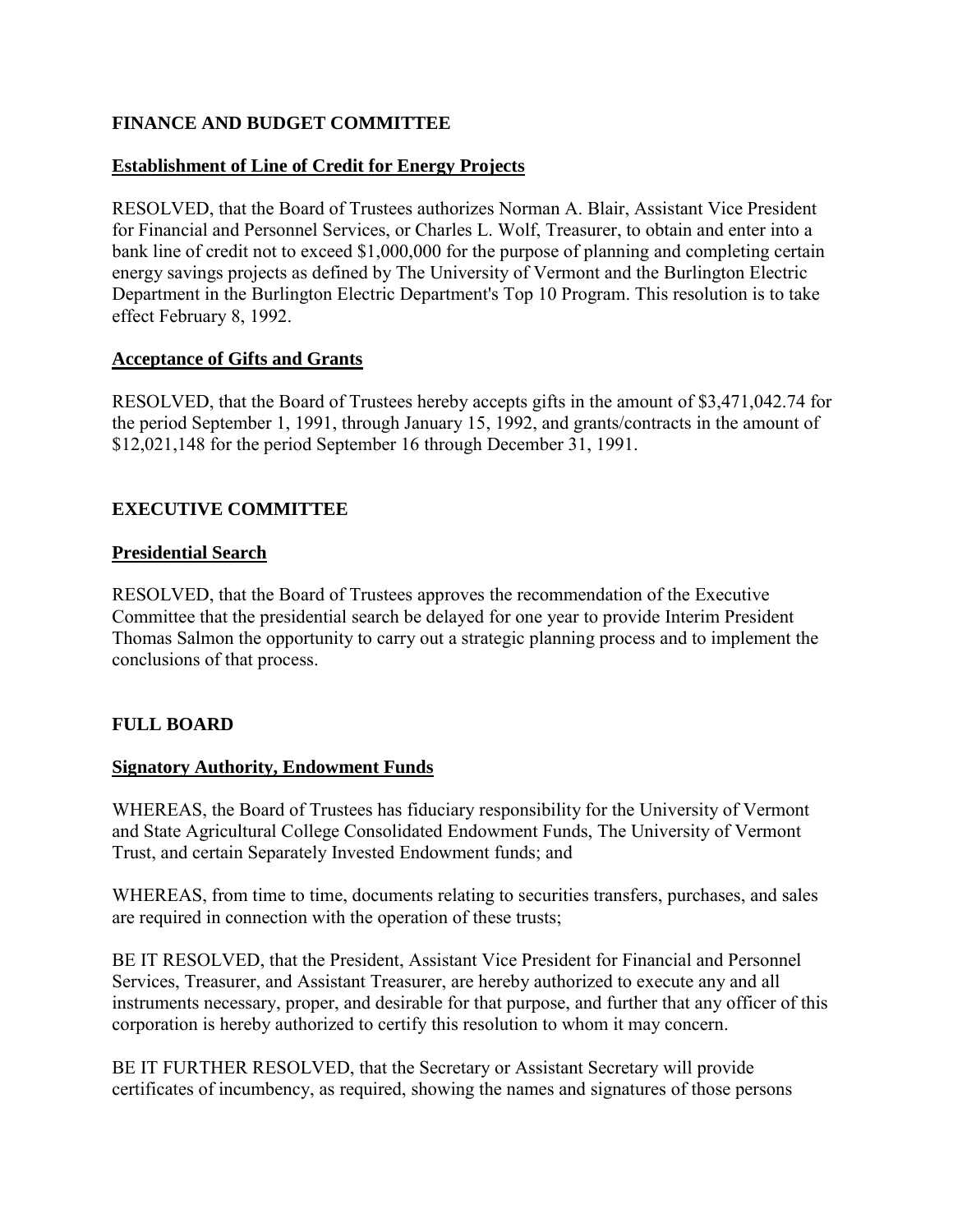<span id="page-35-0"></span>appointed to any of the positions heretofore mentioned. This resolution is to take effect February 8, 1992, and supersedes all previous authorizations.

# **Signatory Authority/Charitable Trusts**

WHEREAS, the University of Vermont and State Agricultural College is named Trustee for certain charitable trusts of which the University is named as final beneficiary; and

WHEREAS, from time to time documents relating to securities transfers, purchases, and sales are required in connection with the operation of these trusts;

BE IT RESOLVED, that the President, Assistant Vice President for Financial and Personnel Services, Treasurer, and Assistant Treasurer, are hereby authorized to execute any and all instruments necessary, proper, and desirable for that purpose, and further that any officer of this corporation is hereby authorized to certify this resolution to whom it may concern.

BE IT FURTHER RESOLVED, that the Secretary or Assistant Secretary will provide certificates of incumbency, as required, showing the names and signatures of those persons appointed to any of the positions heretofore mentioned. This resolution is to take effect February 8, 1992, and supersedes all previous authorizations.

# **Signatory Authority/UVM Pooled Income Fund**

WHEREAS, the Board of Trustees has appointed the University of Vermont and State Agricultural College as the custodian for securities held in connection with the UVM Pooled Income Fund; and

WHEREAS, from time to time documents relating to securities transfers, purchases, and sales are required in connection with the operation of this fund;

BE IT RESOLVED, that the President, Assistant Vice President for Financial and Personnel Services, Treasurer, and Assistant Treasurer, are hereby authorized to execute any and all instruments necessary, proper, and desirable for that purpose, and further that any officer of this corporation is hereby authorized to certify this resolution to whom it may concern.

BE IT FURTHER RESOLVED, that the Secretary or Assistant Secretary will provide certificates of incumbency, as required, showing the names and signatures of those persons appointed to any of the positions heretofore mentioned. This resolution is to take effect February 8, 1992, and supersedes all previous authorizations.

# **Signatory Authority, Purchase/Order Checks**

RESOLVED, that the Board of Trustees hereby authorizes the following officers of The University of Vermont to execute purchase/order checks on behalf of the University: the Treasurer; Assistant Treasurer; Accountant II for the Treasurer; Director of Purchasing; Information Systems Specialist, Purchasing; Manager, University Store; and Financial Manager,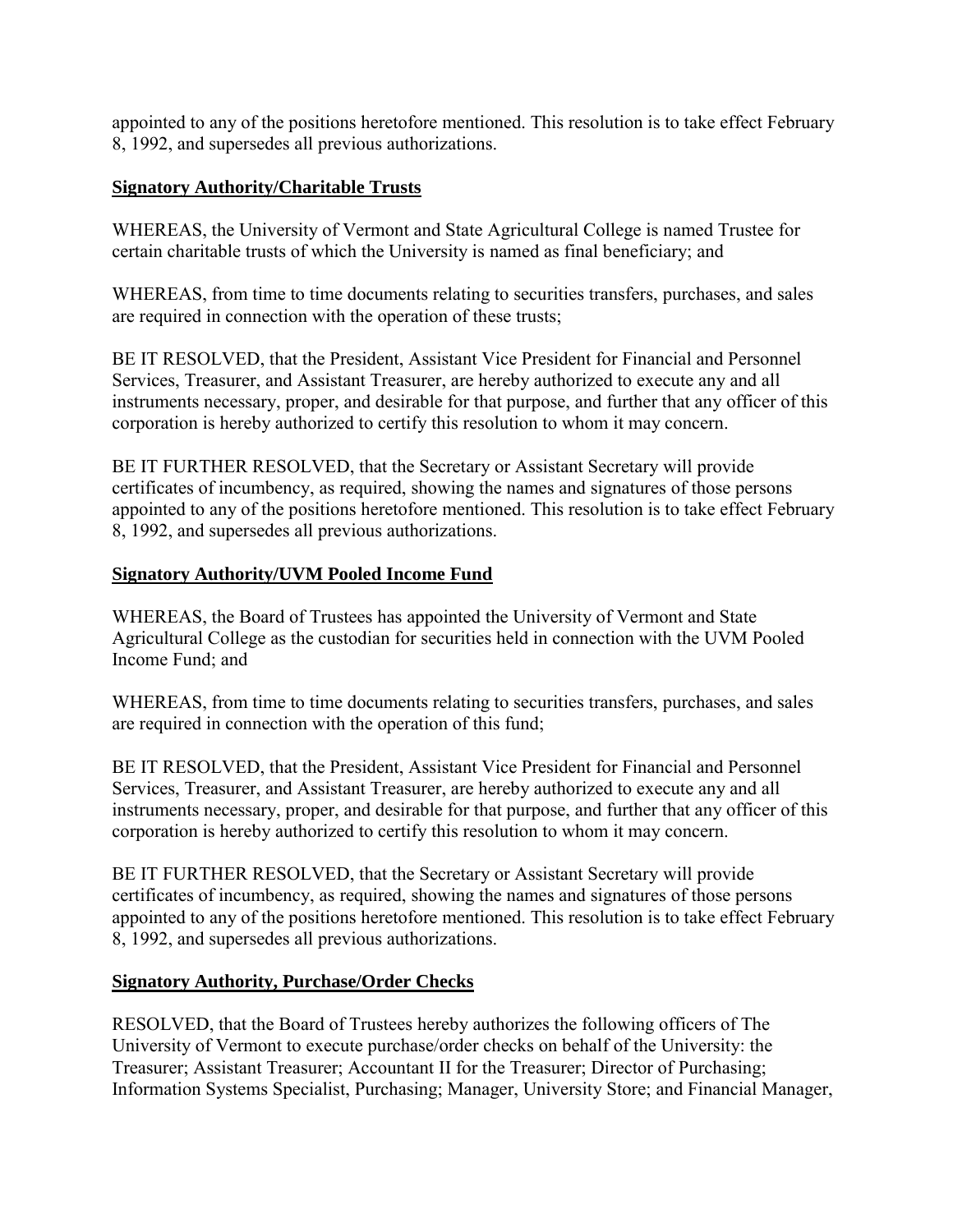<span id="page-36-0"></span>University Store; and further that any officer of this corporation is hereby authorized to certify this resolution to whom it may concern.

BE IT FURTHER RESOLVED, that the Secretary or Assistant Secretary will provide certificates of incumbency, as required, showing the names and signatures of those persons appointed to any of the positions heretofore mentioned. This resolution is to take effect February 8, 1992, and supersedes all previous authorizations.

### **Signatory Authority, Sale of Securities**

BE IT RESOLVED, that the Board of Trustees hereby authorizes only the following officers to sell securities received as contributions to The University of Vermont up to a limit of \$100,000: Norman A. Blair, Assistant Vice President for Financial and Personnel Services; Charles L. Wolf, Treasurer; and Kathleen Payne, Assistant Treasurer. The sale of securities in excess of \$100,000 in value will require the prior approval of the Chairman of the Investment Committee.

BE IT FURTHER RESOLVED, that Norman A. Blair, Assistant Vice President for Financial and Personnel Services; Charles L. Wolf, Treasurer; and Kathleen Payne, Assistant Treasurer, are authorized to execute any and all instruments necessary, proper, and desirable for that purpose; and further that any officer of this corporation is hereby authorized to certify this resolution to whom it may concern.

## **Establishment of Account with the Howard Bank**

WHEREAS, The University of Vermont's central Vermont Continuing Education Center (the Center) in Berlin, Vermont, works within communities and with other educational providers in Washington, Orange, Caledonia, Essex, and Lamoille Counties to provide local logistical support for Evening Division and Summer Session activities offered in central Vermont; and

WHEREAS, it is necessary to safeguard cash collected for tuition and fees collected from courses offered in central Vermont; and to control and expedite tuition refunds for courses canceled by the Center;

BE IT RESOLVED, that Charles L. Wolf, Treasurer, is authorized to open a depository account with The Howard Bank, Vermont, for the purpose of receiving cash deposits from tuition and fees collected.

BE IT FURTHER RESOLVED, that the following officers are authorized to sign checks drawn on The Howard Bank account: Charles L. Wolf, Treasurer; Kathleen Payne, Assistant Treasurer; Gustavo Teran, Regional Continuing Education Coordinator; and Edward S. Twardy, Director of Continuing Education.